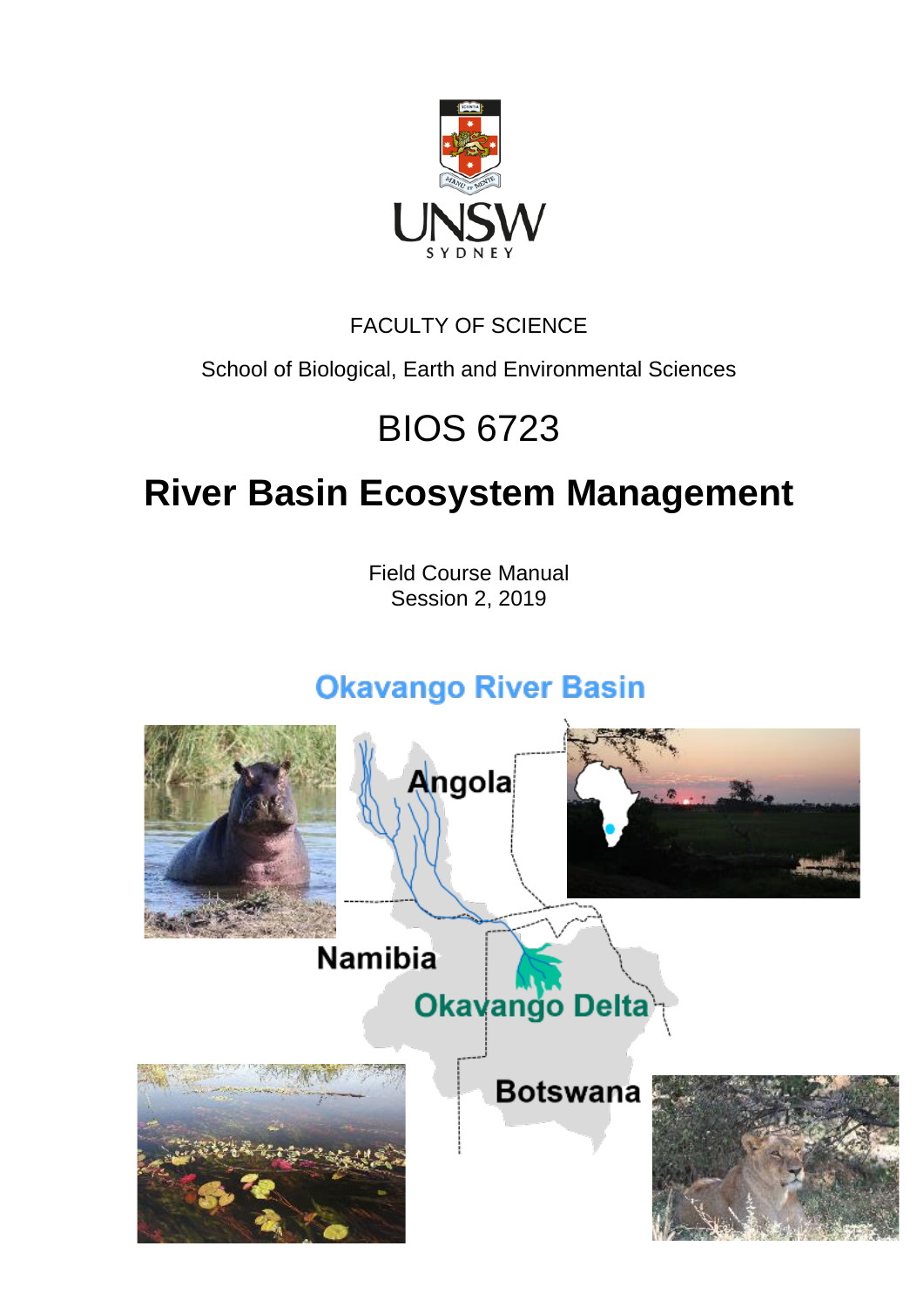

## **Contents**

### Table of Contents

| $\mathbf 1$     |                                                                         |  |
|-----------------|-------------------------------------------------------------------------|--|
| 2.              |                                                                         |  |
| 3.              |                                                                         |  |
| 4.              |                                                                         |  |
| 5.              |                                                                         |  |
| 6.              |                                                                         |  |
| 7.              |                                                                         |  |
| 8.              |                                                                         |  |
| 9.              |                                                                         |  |
| 10.             |                                                                         |  |
| 11.             |                                                                         |  |
| 12 <sup>7</sup> |                                                                         |  |
| 12 <sub>1</sub> |                                                                         |  |
| 12.2            |                                                                         |  |
| 12.3            |                                                                         |  |
| 12.4            |                                                                         |  |
| 13.             |                                                                         |  |
| 131             | Organisms, process and people in the Okavango River Basin (Individual)7 |  |
| 13.2            |                                                                         |  |
| 13.3            |                                                                         |  |
| 13.4            |                                                                         |  |
| 13.5            |                                                                         |  |
| 13.6            |                                                                         |  |
| 14.             |                                                                         |  |
|                 |                                                                         |  |



**PLUS ALLIANCE** ARIZONA STATE<br>UNIVERSITY  $\begin{array}{c} \texttt{KINGS}\texttt{COLLRGB} \\ \texttt{LONDON} \end{array}$ **UNSW**<br>AUSTRALIA PHOENIX LONDON SYDNEY

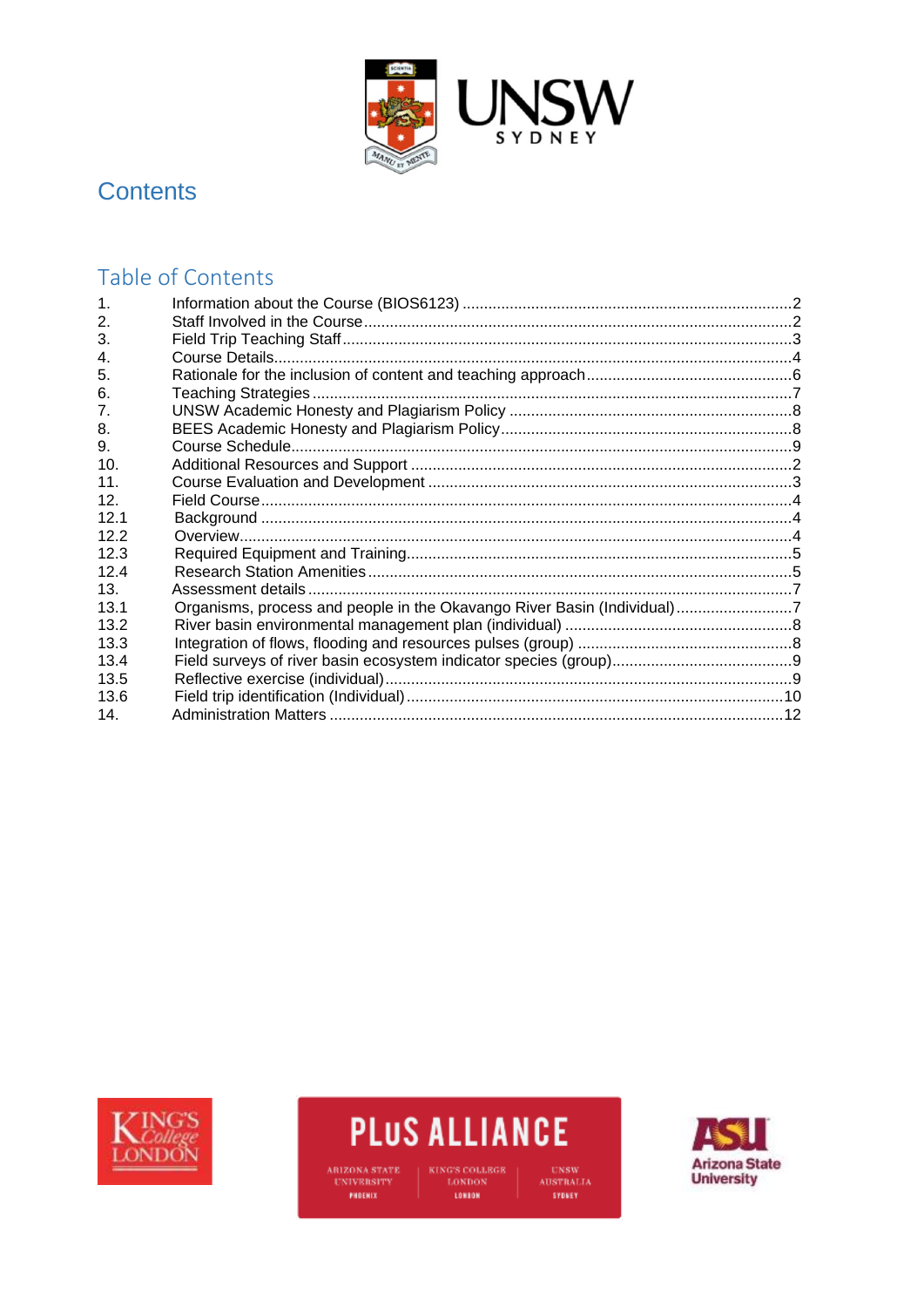### <span id="page-2-0"></span>**1. Information about the Course (BIOS6123)**

NB: Some of this information is available on the [UNSW Virtual Handbook](http://www.handbook.unsw.edu.au/2008/index.html)<sup>[1](#page-2-2)</sup>

| <b>Year of Delivery</b>                                                |  | 20167                                                                                                                                                                                                                                                            |                                  |                                                        |              |  |
|------------------------------------------------------------------------|--|------------------------------------------------------------------------------------------------------------------------------------------------------------------------------------------------------------------------------------------------------------------|----------------------------------|--------------------------------------------------------|--------------|--|
| <b>Course Code</b>                                                     |  | <b>BIOS 6723</b>                                                                                                                                                                                                                                                 |                                  |                                                        |              |  |
| <b>Course Name</b>                                                     |  |                                                                                                                                                                                                                                                                  | River Basin Ecosystem Management |                                                        |              |  |
| <b>Academic Unit</b>                                                   |  |                                                                                                                                                                                                                                                                  |                                  | School of Biological, Earth and Environmental Sciences |              |  |
| <b>Level of Course</b>                                                 |  | 3 <sup>rd</sup> Year                                                                                                                                                                                                                                             |                                  |                                                        |              |  |
| <b>Units of Credit</b>                                                 |  | 3                                                                                                                                                                                                                                                                |                                  |                                                        |              |  |
| Session(s) Offered                                                     |  | Session 1                                                                                                                                                                                                                                                        |                                  |                                                        |              |  |
| <b>Assumed Knowledge,</b><br><b>Prerequisites or Co-</b><br>requisites |  | Prerequisites: 1 of 3: BIOS1101 (Evolution & Functional Biology), BIOS1301 (Ecology,<br>Sustainability & Environmental Science), BIOS2123 (River Ecosystem Conservation<br>and Management); BEES2041 (Data Analysis for Life and Earth Sciences).                |                                  |                                                        |              |  |
| <b>Hours per Week</b>                                                  |  | 49hrs, 70hrs in total (7hrs a day)                                                                                                                                                                                                                               |                                  |                                                        |              |  |
| <b>Number of Days/Weeks</b>                                            |  | 10 days                                                                                                                                                                                                                                                          |                                  |                                                        |              |  |
| <b>Commencement Date</b>                                               |  | 29 June 2019                                                                                                                                                                                                                                                     |                                  |                                                        |              |  |
| Summary of Course Structure (for details see 'Course Schedule')        |  |                                                                                                                                                                                                                                                                  |                                  |                                                        |              |  |
| <b>Component</b>                                                       |  | <b>Hours</b>                                                                                                                                                                                                                                                     | Time                             | Day                                                    | Location     |  |
| <b>Lectures</b>                                                        |  | 10                                                                                                                                                                                                                                                               |                                  |                                                        | <b>Field</b> |  |
| <b>Fieldwork</b>                                                       |  | 120                                                                                                                                                                                                                                                              |                                  |                                                        | <b>Field</b> |  |
| <b>Group project</b>                                                   |  | 20                                                                                                                                                                                                                                                               |                                  |                                                        | <b>Field</b> |  |
| <b>TOTAL</b>                                                           |  | 150                                                                                                                                                                                                                                                              |                                  |                                                        |              |  |
| <b>Special Details</b><br>included.                                    |  | • A field trip is run in of the break before Semester 2. Estimated cost of field trip, including<br>accommodation and catering will be approximately \$1,800 payable in advance. All costs are<br>• A workshop for final presentations will be held on Day 9-10. |                                  |                                                        |              |  |
|                                                                        |  |                                                                                                                                                                                                                                                                  |                                  |                                                        |              |  |

**University policy requires students to attend at least 80% of lectures and labs in order to quality for course credit. Regular attendance of lectures and labs is essential for success in this course. Attendance will be taken.**

**Students should check** *Moodle* **regularly for content, instructions and announcements. Grades will be posted on Moodle.**

### <span id="page-2-1"></span>**2. Staff Involved in the Course**

| <b>Staff</b>                               | <b>Role</b>                                                                               | <b>Name</b>                                                      | <b>Contact Details</b>                                                                                     | <b>Consultation</b><br><b>Times</b> |
|--------------------------------------------|-------------------------------------------------------------------------------------------|------------------------------------------------------------------|------------------------------------------------------------------------------------------------------------|-------------------------------------|
| <b>Course Convenors (UNSW)</b>             |                                                                                           | <b>Richard Kingsford</b><br>Neil Jordan<br>Keith Leggett         | richard.kingsford@unsw.edu.au<br>neil.jordan@unsw.edu.au<br>k.leggett@unsw.edu.au                          | By<br>appointment                   |
| <b>Additional</b><br><b>Teaching Staff</b> | Lecturers &<br>Demonstrators<br>(Kings College)<br>London/Arizona<br>State<br>University) | Mike Chadwick<br>Dave White<br>Claire McWilliams<br>Jane Catford | michael.chadwick@kcl.ac.uk<br>dave.white@asu.edu<br>claire.mcwilliams@asu.edu.au<br>jane.catford@kcl.ac.uk | By<br>appointment                   |
|                                            | Technical &<br>Laboratory Staff                                                           | Tempe Adams                                                      | tempe@unsw.edu.au                                                                                          | By<br>appointment                   |
|                                            | <b>Other Support</b><br>Staff                                                             | Victoria Inman                                                   | victoria.inman@student.unsw.edu.au                                                                         | By<br>appointment                   |

<span id="page-2-2"></span><sup>1</sup> UNSW Virtual Handbook[: http://www.handbook.unsw.edu.au/2012/index.html](http://www.handbook.unsw.edu.au/2011/index.html)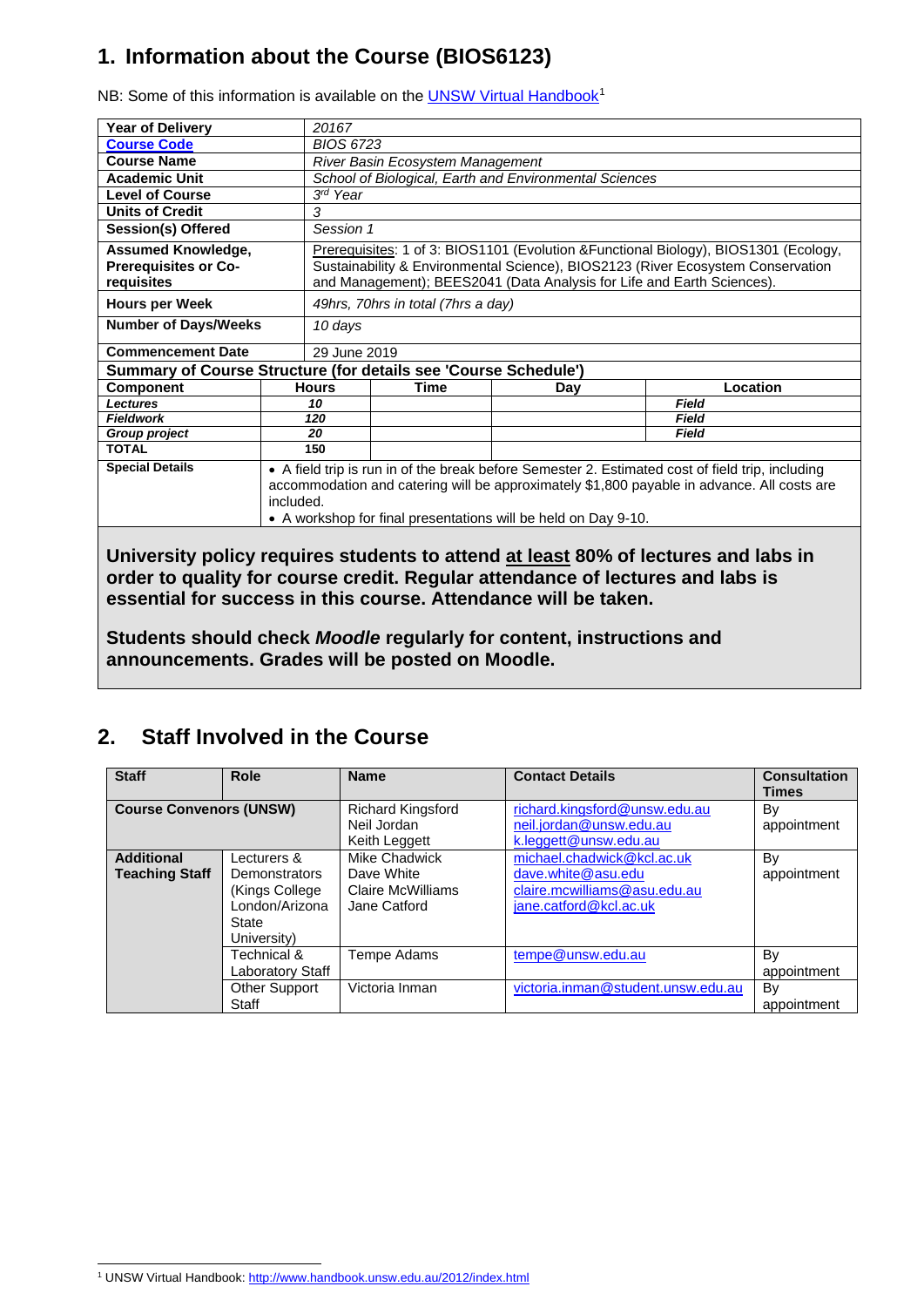### <span id="page-3-0"></span>**3. Field Trip Teaching Staff**



#### **Professor Richard Kingsford (Course Convener)**

I am a conservation biologist, working in river basin management and conservation. I am particularly interested in the effects of river flows on wetland ecology, waterbirds and long-term sustainability of rivers. I have also worked on adaptive management of river basins and am involved in a number of advisory committees for governments in Australia. I am also part of the Lake Eyre Basin Partnership which has an agreement with the Okavango River Basin Commission to learn about different models of river management.

#### **Dr Neil Jordan**

I have a joint position between UNSW and the Taronga Conservation Society Australia, and broad research interests across the field of applied animal behaviour. From meerkats to wild dogs, behavioural ecology to conservation management, much of my work has focused on scent communication in wild carnivores. My current focus in applying behavioural ecology to conservation management, particularly in understanding and resolving human-wildlife conflicts.

#### **Dr Keith Leggett (Director of Fowlers Gap Research Station)**

In 2009, after 20 years in Africa, I became the Director of Fowlers Gap Arid Zone Research Station, a field station of UNSW. Throughout most of my research career I have studied large mammals in Southern Africa, including studies on elephant, cheetah and lions. My current field of study looks at the seasonal and annual fluctuations in small mammal populations in response to climatic conditions. I currently have 2 PhD students studying in Botswana, one studying giraffe and the other hippos.

#### **Dr Michael Chadwick (Department of Geography, King's College London)**. I have

been working in stream ecology for over 20 years with a main research objective to understand how both anthropogenic and natural stressors influence aquatic systems. This work has been conducted in a range of locations in the USA, UK, India and Borneo. Most of this work involves studying aquatic macroinvertebrates & fish.



#### **Dr Jane Catford (Department of Geography, King's College London)**.

am a plant ecologist interested in interactions between vegetation and global environmental change. I focus on biological invasions and how exotic plant invasions can be both a symptom and cause of environmental change, including hydrological change. I combine theory with empirical and quantitative approaches to increase fundamental understanding of ecological processes, for ecological policy and management. I have worked in freshwater and terrestrial ecosystems in Australia, US, UK and China, mostly focusing on wetlands, rivers and grasslands.



**Professor Dave White (School of Community Resources and Development Arizona State University),** is the Director of the Decision Center for a Desert City, and Senior Sustainability Scientist in the Julie Ann Wrigley Global Institute of Sustainability. He is internationally-recognized for his contributions to science in support of sustainable development. He has published scientific journal articles advancing numerous fields including decision science, science and technology studies, sustainability science, and natural resources management.



**Dr Claire McWilliams (School of Community Resources and Development Arizona State University),** is a tourism development and management and hospitality instructor in the School of Community Resources and Development at Arizona State University. She has a bachelor's degree in hotel and restaurant management and a master's degree in educational. She has a doctorate with an emphasis in industrial and organizational psychology from Grand Canyon University. Her research focused on the psychological impact of exposure to negative customer behavior on frontline customer service providers in the hospitality/tourism industry.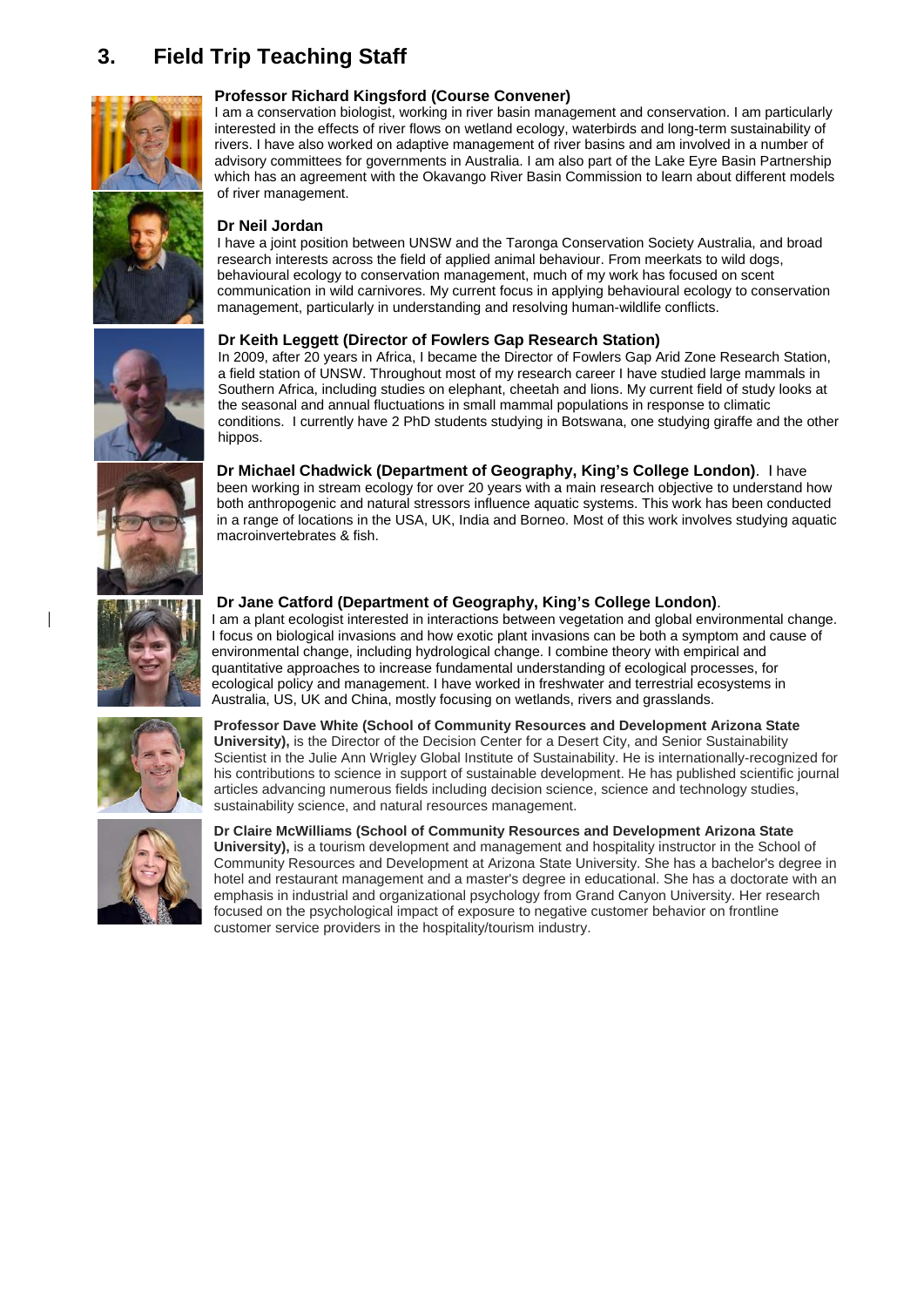### <span id="page-4-0"></span>**4. Course Details**

| <b>Course Description</b> <sup>2</sup>           | This course is an intensive field-based course located in Botswana's Okavango Delta, one<br>of the world's hotspots of biodiversity and a UNESCO World Heritage site. It has extensive<br>wetland systems with diverse waterbird populations, vegetation communities, the largest<br>population of elephants in Africa and large predators, including lions and leopards. This<br>diverse ecosystem lies at the end of one of the world's last few large free-flowing rivers.<br>This course will involve non-government and government managers involved in practical<br>concepts of river basin ecosystem conservation, management and governance. This<br>course covers human and social dimensions of ecosystem conservation such as<br>community based natural resource management (CBNRM) sustainable tourism, and<br>community livelihoods. Students will acquire an advanced understanding of the politics,<br>governance and management of river basin ecosystem science, by unpacking the<br>geopolitical constraints and considerations shaping the Delta's management. It receives<br>most of its water from Angola with the Okavango River then flowing through Namibia to<br>Botswana. Participants will gain skills in field methods, ecosystem scale landscape<br>analyses and their application to human/wildlife interactions. They will contribute to long-<br>term collection of data for the management of the river basin. The overall aim of the course<br>is to tackle a global challenge in a developing country of the world, focusing on<br>sustainability of biological and abiotic processes within the context of human drivers of<br>development. It uses the Okavango River Delta as a case study but compares this to<br>Australian systems, particularly the Lake Eyre Basin. |
|--------------------------------------------------|-----------------------------------------------------------------------------------------------------------------------------------------------------------------------------------------------------------------------------------------------------------------------------------------------------------------------------------------------------------------------------------------------------------------------------------------------------------------------------------------------------------------------------------------------------------------------------------------------------------------------------------------------------------------------------------------------------------------------------------------------------------------------------------------------------------------------------------------------------------------------------------------------------------------------------------------------------------------------------------------------------------------------------------------------------------------------------------------------------------------------------------------------------------------------------------------------------------------------------------------------------------------------------------------------------------------------------------------------------------------------------------------------------------------------------------------------------------------------------------------------------------------------------------------------------------------------------------------------------------------------------------------------------------------------------------------------------------------------------------------------------------------------------------------------------------------|
|                                                  | In addition the course will encourage a holistic view of river basin ecosystem management<br>by covering, hands-on, the challenges associated with an international approach to<br>ecosystem conservation management. It will include the roles played and challenges faced<br>by governments and communities catchment-wide. Students will work directly with UNSW<br>academics and industry partners from NGOs, local government. This co-operative learning<br>approach between UNSW, university partners, non-government partners and government<br>itself places UNSW at the forefront of river basin ecosystem management and education,<br>and provides insight into the multi-faceted approach that river basin conservation<br>requires. This course allows students to gain invaluable experience and course credit in<br>real-life conservation contexts and provides contacts for future higher-degree learning<br>opportunities (i.e. Honours or PhD programs). The course also aims to provide a social<br>dividend through the inclusion of Botswana students from the University of Botswana. It is<br>also part of the PLuS Alliance http://www.plusalliance.org/ involving UNSW, Kings College<br>London and Arizona State University.                                                                                                                                                                                                                                                                                                                                                                                                                                                                                                                                                        |
| Course Aims <sup>3</sup>                         | The course will offer a globally unique opportunity to expose PLuS Alliance students to<br>international and cross-border issues associated with ecosystem conservation and<br>management. This course has been specifically designed to address a need in the School<br>of BEES relating to Program 3965 Environmental Management: this is the second course<br>that specifically focuses on environmental management.<br>The aims of BIOS6723 "River Basin Ecosystem Management" are:                                                                                                                                                                                                                                                                                                                                                                                                                                                                                                                                                                                                                                                                                                                                                                                                                                                                                                                                                                                                                                                                                                                                                                                                                                                                                                                         |
|                                                  | 1) To provide students with the opportunity for advanced training in river basin conservation<br>and management using case studies from Africa, Australia and United States;<br>2) To consider the political, governance and management scale and constraints of river<br>basin conservation management, and learn directly about these challenges in Botswana;<br>3) To gain practical international experience in river basin ecosystem monitoring including<br>the implementation of survey techniques on wetlands and their directly dependent (i.e.<br>aquatic biota) and indirectly dependent (terrestrial animals that require water, e.g.<br>elephants), and recognise the challenges of environmental flow management;<br>4) To understand the data and scale requirements for modeling large river basin<br>ecosystems, identifying dependent ecosystem values and services;<br>5) Provide an understanding of the role and complexity of collaborative approaches to river<br>basin ecosystem conservation and management through the development of an adaptive<br>river basin management plan, built on a hierarchy of values, which identifies the<br>management objectives, key stakeholders and response indicators.                                                                                                                                                                                                                                                                                                                                                                                                                                                                                                                                                                            |
| <b>Student Learning</b><br>Outcomes <sup>4</sup> | By the end of this course, students will have acquired enough applied practical skills in river<br>basin management to:<br>To apply acquired knowledge to practical challenges in this field.                                                                                                                                                                                                                                                                                                                                                                                                                                                                                                                                                                                                                                                                                                                                                                                                                                                                                                                                                                                                                                                                                                                                                                                                                                                                                                                                                                                                                                                                                                                                                                                                                   |
|                                                  | Developing a river basin ecological monitoring plan.<br>A clear understanding of river basin ecosystem science by completing field-based<br>tasks including conducting field surveys of river basin ecosystem indicator<br>species.<br>Academically taught concepts to actual conservation management strategies.                                                                                                                                                                                                                                                                                                                                                                                                                                                                                                                                                                                                                                                                                                                                                                                                                                                                                                                                                                                                                                                                                                                                                                                                                                                                                                                                                                                                                                                                                               |
|                                                  |                                                                                                                                                                                                                                                                                                                                                                                                                                                                                                                                                                                                                                                                                                                                                                                                                                                                                                                                                                                                                                                                                                                                                                                                                                                                                                                                                                                                                                                                                                                                                                                                                                                                                                                                                                                                                 |

 <sup>2</sup> UNSW Virtual Handbook[: http://www.handbook.unsw.edu.au/2012/index.html](http://www.handbook.unsw.edu.au/2011/index.html)

<span id="page-4-2"></span><span id="page-4-1"></span><sup>&</sup>lt;sup>3</sup> Learning and Teaching Unit[: http://www.ltu.unsw.edu.au](http://www.ltu.unsw.edu.au/)

<span id="page-4-3"></span><sup>4</sup> Learning and Teaching Unit – Learning Outcomes[: http://www.ltu.unsw.edu.au/content/course\\_prog\\_support/outcomes.cfm?ss=0](http://www.ltu.unsw.edu.au/content/course_prog_support/outcomes.cfm?ss=0)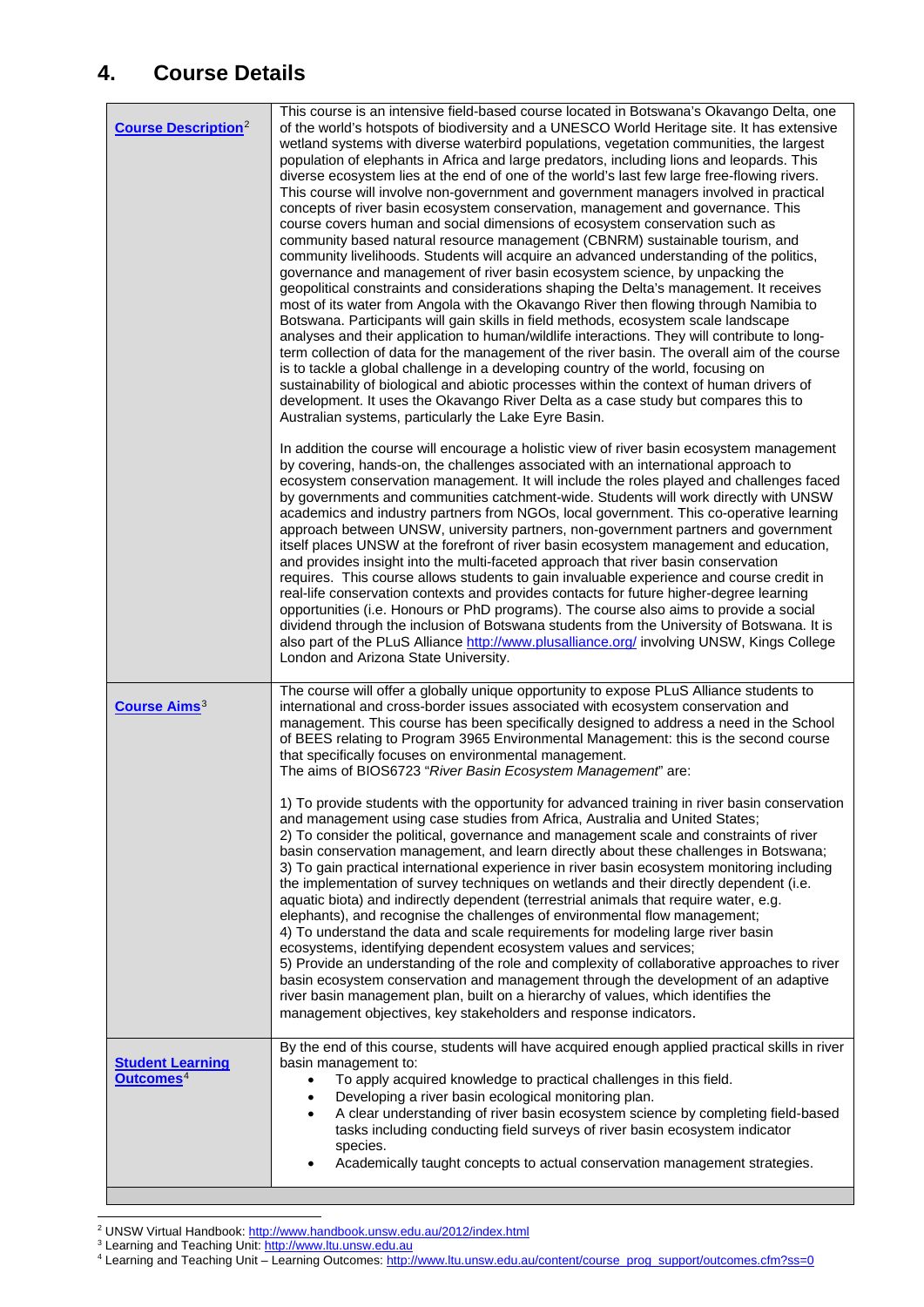|                                                                        | Graduate Attributes Developed in this Course <sup>5</sup>     |                                                                                                                                        |  |  |  |  |
|------------------------------------------------------------------------|---------------------------------------------------------------|----------------------------------------------------------------------------------------------------------------------------------------|--|--|--|--|
| <b>Science Graduate</b><br><b>Attributes</b> <sup>5</sup>              | $0 = NO$ FOCUS<br>$1 = MINIMAL$<br>$2 = MINOR$<br>$3 = MAJOR$ | <b>Activities / Assessment</b>                                                                                                         |  |  |  |  |
| Research, inquiry and<br>analytical thinking<br>abilities              | 3                                                             | Data sheets<br>$\bullet$<br>Presentations<br>Report including Figures & Critique<br>٠<br>Research Report<br>$\bullet$                  |  |  |  |  |
| <b>Capability and</b><br>motivation for<br>intellectual<br>development | 3                                                             | Research proposal<br>$\bullet$<br>Paper discussions<br>Report including Figures & Critique<br>$\bullet$<br>Presentation and engagement |  |  |  |  |
| Ethical, social and<br>professional<br>understanding                   | 1                                                             | Interaction with local community<br>٠<br><b>Research Report</b><br>$\bullet$<br><b>Discussion topics</b><br>٠                          |  |  |  |  |
| Communication                                                          | 3                                                             | Research proposal<br>$\bullet$<br>Presentations<br>$\bullet$<br>Reports including Figures & Critique<br>Research Report<br>٠           |  |  |  |  |
| Teamwork,<br>collaborative and<br>management skills                    | $\overline{2}$                                                | Research proposal<br>$\bullet$<br>Data sheets<br>٠<br>Presentations<br><b>Research Report</b><br>$\bullet$                             |  |  |  |  |
| <b>Information literacy</b>                                            | $\mathcal{P}$                                                 | Research proposal<br>Paper discussions<br>٠<br>Report including Figures & Critique<br>$\bullet$<br><b>Research Report</b>              |  |  |  |  |

|                              | Demonstrate an understanding of the current river basin management practices, as<br>(1)                                             |
|------------------------------|-------------------------------------------------------------------------------------------------------------------------------------|
| <b>Major Topics</b>          | large social-ecological systems, role of science and conservation challenges,                                                       |
| (Syllabus Outline)           | including governance and involvement of stakeholders,.                                                                              |
|                              | Demonstrate an ability to identify the relevant stakeholders in river basin<br>(2)                                                  |
|                              | management, and an understanding of the impacts that different management                                                           |
|                              | strategies may have on stakeholders and ecosystems.                                                                                 |
|                              | Demonstrate an understanding of the importance and challenges of a collaborative<br>(3)                                             |
|                              | international (or interstate) approach to river basin conservation and management in                                                |
|                              | terms of governance, policy and management.                                                                                         |
|                              | (4)<br>Demonstrate proficiency in ecosystem indicator species survey methods via practical<br>assessment.                           |
|                              | Collaborate with colleagues to collect and interpret primary biophysical data that<br>(5)                                           |
|                              | would allow you to make inferences regarding the health of a river basin ecosystem.                                                 |
|                              | Demonstrate an ability to work collaboratively and productively in groups.<br>(6)                                                   |
|                              | Demonstrate an understanding of the limitations on our capacity to implement<br>(7)<br>appropriate river basin management programs. |
|                              | Demonstrate an ability to incorporate monitoring of flow and ecosystem indicator<br>(8)                                             |
|                              | species into river basin management.                                                                                                |
|                              | Demonstrate an understanding of the ecosystem concept and identification of<br>(9)                                                  |
|                              | ecosystem services and role of the flood pulse.                                                                                     |
|                              | (10) Demonstrate use of reflective practices regarding the processes and experiences that                                           |
|                              | occur during this course and where they fit in relation to other experiences or the 'big                                            |
|                              | picture', and to demonstrate the capacity to acknowledge and express of how these                                                   |
|                              | experiences make you feel: facilitating growth as a reflective practitioner.                                                        |
|                              | Develop skills using technical research equipment and appropriate methods.<br>(11)                                                  |
|                              |                                                                                                                                     |
| <b>Relationship to Other</b> | This course is an intensive field-based course which is run in conjunction with in-country                                          |
| <b>Courses within the</b>    | collaborators through MOUs with UNSW and involves UNSW partners in the Plus Alliance:                                               |
| Program                      | Arizona State University (ASU) and Kings College London. Note that this course is synced                                            |
|                              | with ASU course: CRD 494/598 Topic: Botswana: Intersection of Water, Ecosystems &                                                   |
|                              | Government. In particular, the course would form part of the River Basin focus, under                                               |
|                              | Environmental Sustainability and Global Connected River Basins, already developed as a                                              |
|                              | key element of the Plus Alliance partnership. The course focuses on the conservation and                                            |
|                              | management of river basins, and has relevance internationally and within Australia.                                                 |
|                              | Students will gain skills in surveying methods, and practical training will include                                                 |
|                              | development of a river basin management plan which takes into account the complex                                                   |
|                              | geopolitical landscapes under which such plans must be drafted and undertaken. It is                                                |
|                              | intended for 3 <sup>rd</sup> year students pursuing a major in biology (or other 3 <sup>rd</sup> year students with an              |
|                              | interest and adequate background in biology) and interested in learning skills associated                                           |
|                              | with independent research and field work. BIOS1101 (Evolution & Functional Biology),                                                |

<span id="page-5-0"></span> <sup>5</sup> Access the Science Graduate Attributes and your mapped courses[: http://www2.science.unsw.edu.au/guide/slatig/sciga.html](http://www2.science.unsw.edu.au/guide/slatig/sciga.html) (Mapped courses are available at this site)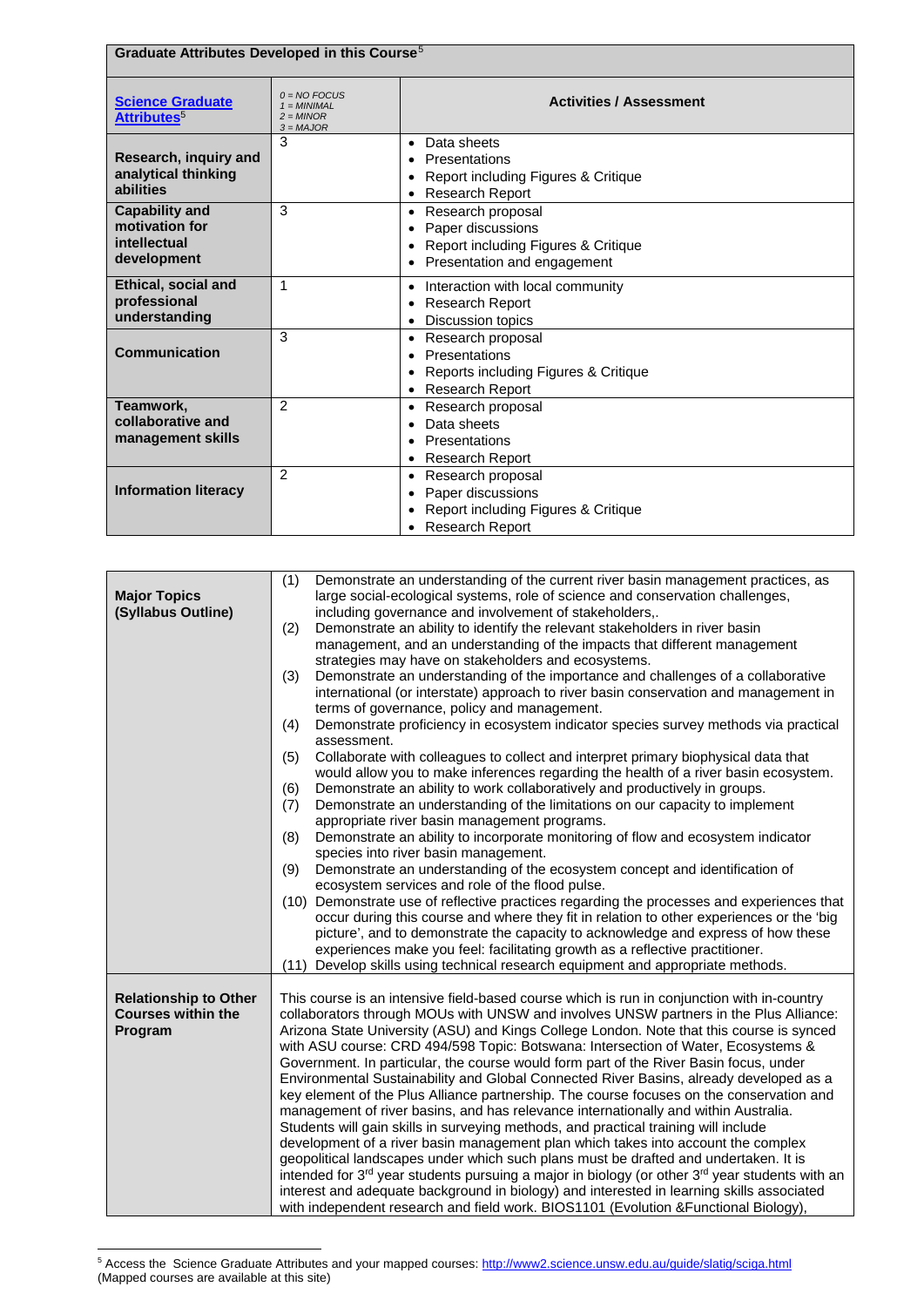| BIOS1301 (Ecology, Sustainability & Environmental Science), BIOS2123 (River Ecosystem |
|---------------------------------------------------------------------------------------|
| Conservation and Management); BEES2041 (Data Analysis for Life and Earth Sciences).   |
|                                                                                       |

### <span id="page-6-0"></span>**5. Rationale for the inclusion of content and teaching approach**

| <b>Rationale for learning</b><br>and teaching in this<br>$course6$ , | In recent years, there have been too few places available to offer all undergraduate<br>students the experience of longer, more intensive field work situations, under unique and<br>challenging working and learning conditions, which expose them to realities and<br>practicalities of environmental management. UNSW is in a unique position in having long-<br>term relationships with Botswana non-government organisations and a strong track record<br>in ecosystem research and management. This course fills that gap and proceeds and<br>complements a second year elective course BIOS2123, which includes aspects of river<br>ecosystem conservation and management in Australia. The course is supported by the<br>Centre for Ecosystem Science, one of the four major centres in the School of Biological,<br>Earth and Environmental Sciences. It has a strong applied ecology and environmental<br>science focus. |
|----------------------------------------------------------------------|------------------------------------------------------------------------------------------------------------------------------------------------------------------------------------------------------------------------------------------------------------------------------------------------------------------------------------------------------------------------------------------------------------------------------------------------------------------------------------------------------------------------------------------------------------------------------------------------------------------------------------------------------------------------------------------------------------------------------------------------------------------------------------------------------------------------------------------------------------------------------------------------------------------------------------|
|                                                                      | BIOS6123 will teach applied practical skills required in river basin management, policy and<br>governance as well as asking students to apply acquired knowledge to a practical<br>challenges in this field and governance challenges for managing large river basins. These<br>include developing a river basin ecological monitoring plan. Students will also acquire a<br>clear understanding of river basin ecosystem science, governance and management by<br>completing field-based tasks including conducting field surveys of river basin ecosystem<br>indicator species. This course allows students to apply academically taught concepts to<br>actual conservation management strategies and will produce well-rounded, industry-ready<br>graduates.                                                                                                                                                                    |
|                                                                      | The field work component of BIOS6123 will be held out of session, before the beginning of<br>Semester 2. Furthermore, the majority of this course is taught during the intensive field<br>course and on-line, with assessment. This will alleviate pressures on university resources<br>and students during peak periods in semester.                                                                                                                                                                                                                                                                                                                                                                                                                                                                                                                                                                                              |



<span id="page-6-1"></span> 6 <sup>6</sup> LTU – Teaching Philosophy: [http://www.ltu.unsw.edu.au/content/teaching\\_support/teaching\\_portfolio.cfm?ss=0#putting](http://www.ltu.unsw.edu.au/content/teaching_support/teaching_portfolio.cfm?ss=0#putting)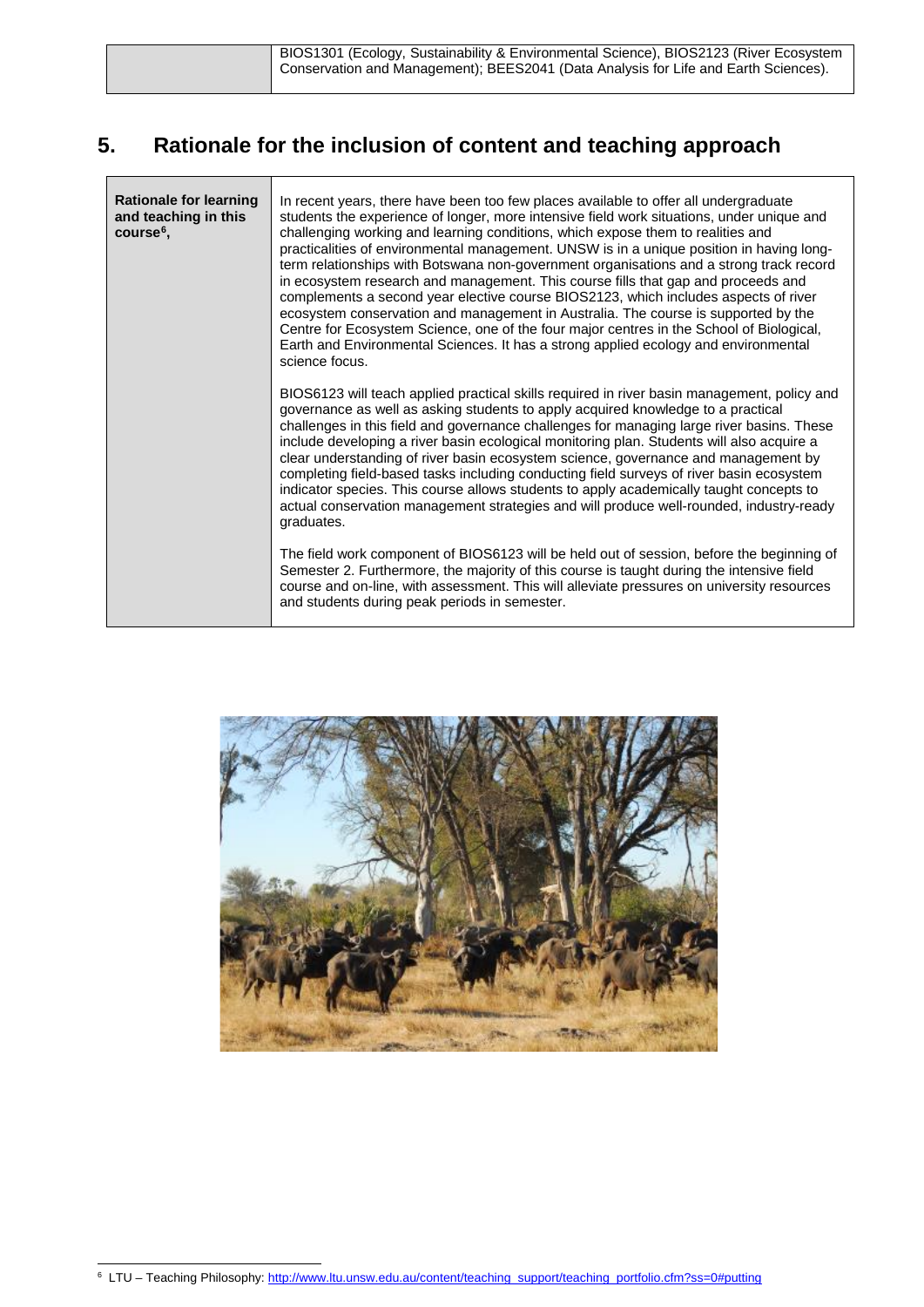### <span id="page-7-0"></span>**6. Teaching Strategies**

**Teaching Strategies** Lectures will present and discuss theoretical issues relevant to course content. They will draw on real examples from river basin management programmes and will include reference to examples of current research. Lectures will be given during the field course with particular focus applied to the Cubango-Okavango catchment, with parallels being drawn with the Lake Eyre and Murray-Darling Basins in Australia and the Everglades, Colorado River and other international rivers. Conservation practitioners, particularly from local non-government organisations such as OKACOM (Okavango River Basin Commission), Government Departments, USAID, Elephants Without Borders, and scientists from the Okavango Research Institute of the University of Botswana, will present lectures relevant to these aspects of the course. Practical exercises and formative assessments will require the active use and application of critical thinking skills in a variety of contexts. These activities will be developing skills in research and survey techniques; use of appropriate techniques and variables; management plan writing; understanding of governance and adaptive management frameworks and team work. Written assessments will allow students to demonstrate information research skills and application of their critical and analytical skills and integrative thinking.

> This field based course is designed to provide students with the opportunity to learn from academic and industry professionals about the challenges and opportunities presented by the conservation management of an internationally important river basin whose catchment spans three countries. It is designed to demonstrate excellence in international education, providing a distinctive educational experience. It also involves partnering with many different institutions working on a large scale grand challenge of global importance – water management in the Cubango-Okavango River Basin. It also incorporates elements of social engagement, through the provision of placements for local Batswana students. The course is designed to allow reflection and development of critical and practical thinking in the design and planning of river basin management. It aims to stimulate students to consider a holistic approach, including the importance of identifying and engaging diverse stakeholders. It also aims to provide practical skills in survey techniques and subsequent analyses.

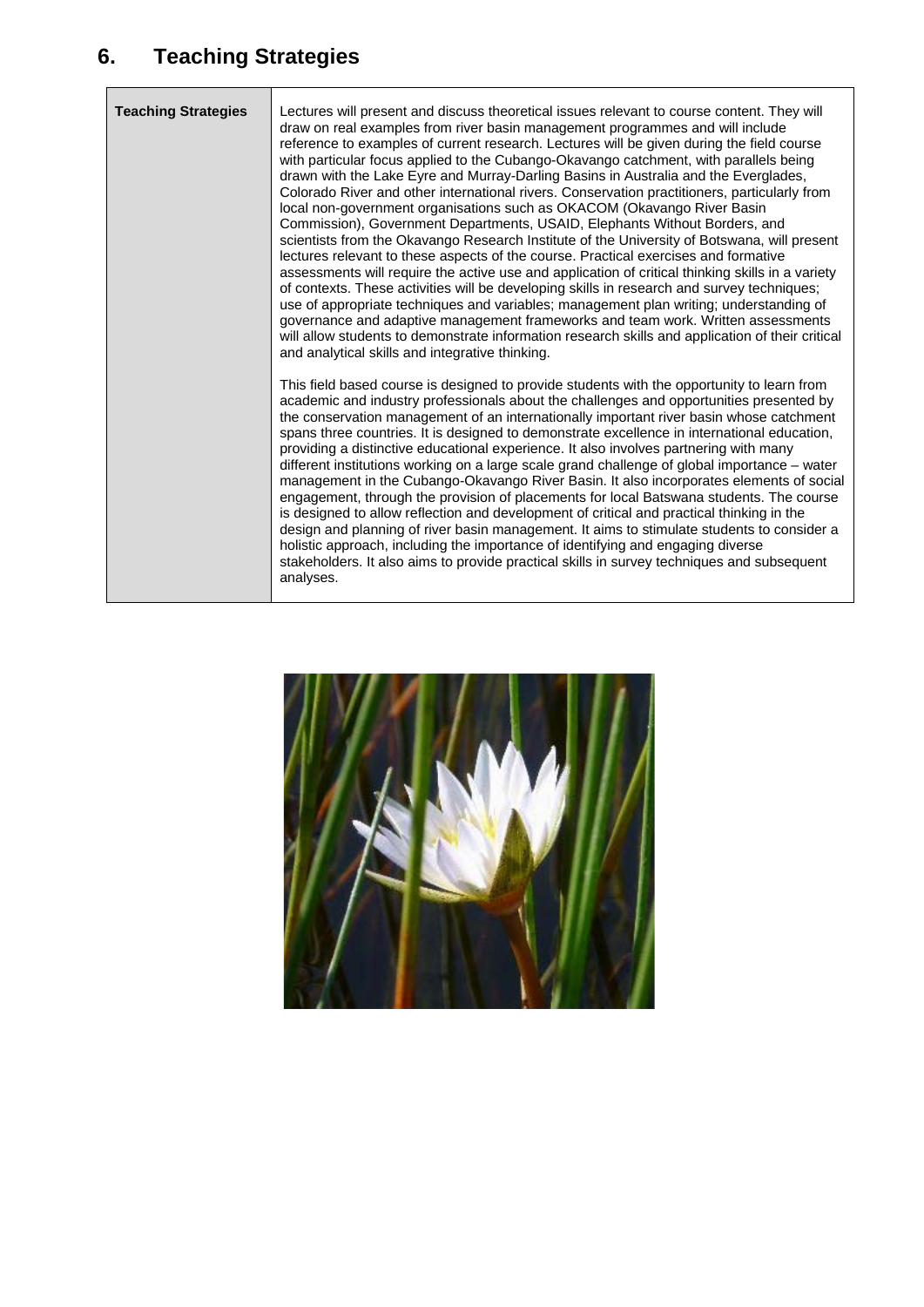#### <span id="page-8-0"></span>7. **UNSW Academic Honesty and Plagiarism Policy (Please note that ASU students** should refer to Canvas (our web platform) for ASU-specific policies and procedures)

### **PLEASE READ CAREFULLY**

### **What is Plagiarism?**

**Plagiarism is the presentation of the thoughts or work of another as one's own. \*Examples include:** 

- **direct duplication of the thoughts or work of another, including by copying material, ideas or concepts from a book, article, report or other written document (whether published or unpublished), composition, artwork, design, drawing, circuitry, computer program or software, web site, Internet, other electronic resource, or another person's assignment without appropriate acknowledgement;**
- **paraphrasing another person's work with very minor changes keeping the meaning, form and/or progression of ideas of the original;**
- **piecing together sections of the work of others into a new whole;**
- **presenting an assessment item as independent work when it has been produced in whole or part in collusion with other people, for example, another student or a tutor; and**
- **claiming credit for a proportion a work contributed to a group assessment item that is greater than that actually contributed.†**

For the purposes of this policy, submitting an assessment item that has already been submitted for academic credit elsewhere may be considered plagiarism.

Knowingly permitting your work to be copied by another student may also be considered to be plagiarism.

Note that an assessment item produced in oral, not written, form, or involving live presentation, may similarly contain plagiarised material.

The inclusion of the thoughts or work of another with attribution appropriate to the academic discipline does *not*  amount to plagiarism.

The Learning Centre website is main repository for resources for staff and students on plagiarism and academic honesty. These resources can be located via: [www.lc.unsw.edu.au/plagiarism](http://www.lc.unsw.edu.au/plagiarism)

The Learning Centre also provides substantial educational written materials, workshops, and tutorials to aid students, for example, in:

• correct referencing practices;

- paraphrasing, summarising, essay writing, and time management;
- appropriate use of, and attribution for, a range of materials including text, images, formulae and concepts.

Individual assistance is available on request from The Learning Centre.

Students are also reminded that careful time management is an important part of study and one of the identified causes of plagiarism is poor time management. Students should allow sufficient time for research, drafting, and the proper referencing of sources in preparing all assessment items.

Based on that proposed to the University of Newcastle by the St James Ethics Centre. Used with kind permission from the University of Newcastle

† Adapted with kind permission from the University of Melbourne.

### <span id="page-8-1"></span>**8. BEES Academic Honesty and Plagiarism Policy**

In addition to the UNSW Policy on Academic Honesty and Plagiarism, the School of Biological, Earth and Environmental Sciences (BEES) also considers any work submitted that has been produced outside of a given course in a given year to be plagiarism i.e:

• Work produced for a third party e.g. your place of employment, is considered intellectual property of the third party, and, as such, if such work is submitted in place of a required course work, it is deemed plagiarism.

• All work submitted for assessment must be created specifically for the given assessment task in the given year. Work produced in previous years or for other assessments is not acceptable.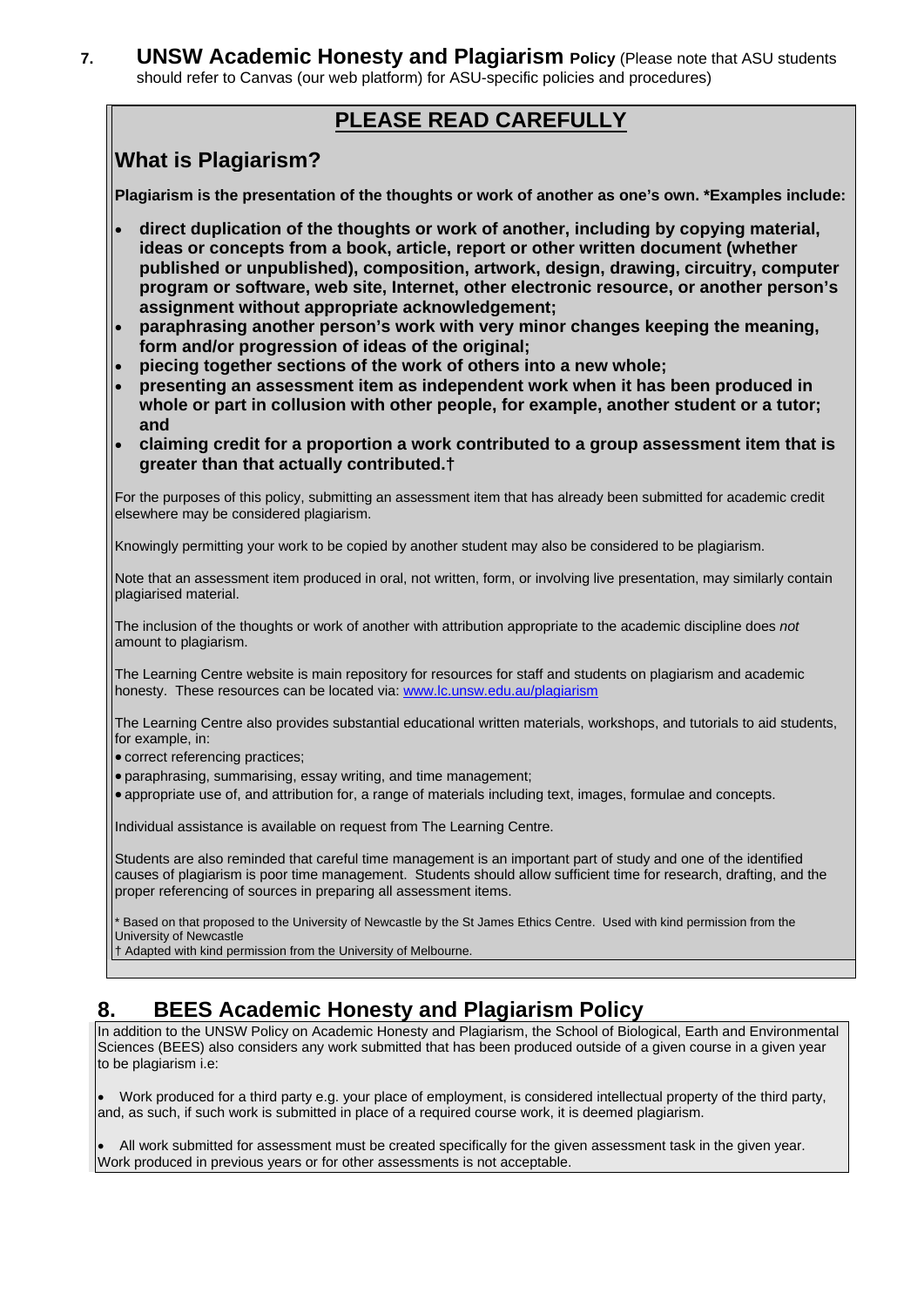### **9. Course Schedule**

**(Please check Moodle regularly for content and instructions)**

<span id="page-9-0"></span>

| Date(s)                       | <b>Activity</b>                                                                                                                                                                               | <b>Content</b>                                                                                                                                                                                                                                                                                                                                                                                                                                                                                                                                                                                                                                                    | <b>Assessment Tasks</b>                                                                                          | <b>Notes</b>                                                                                                                                                                                                                                                                                                                                                                                                                 |
|-------------------------------|-----------------------------------------------------------------------------------------------------------------------------------------------------------------------------------------------|-------------------------------------------------------------------------------------------------------------------------------------------------------------------------------------------------------------------------------------------------------------------------------------------------------------------------------------------------------------------------------------------------------------------------------------------------------------------------------------------------------------------------------------------------------------------------------------------------------------------------------------------------------------------|------------------------------------------------------------------------------------------------------------------|------------------------------------------------------------------------------------------------------------------------------------------------------------------------------------------------------------------------------------------------------------------------------------------------------------------------------------------------------------------------------------------------------------------------------|
| 29 <sup>th</sup> June<br>2019 | <b>Students make arrangement</b><br>to arrive in Maun, Botswana<br>by this date (aircraft usually<br>arrive after lunch;<br>accommodation will be<br>organized from the 10-20th<br>inclusive) | am<br>Pick up from airport and travel to<br>$\bullet$<br>Sitatunga Rest Camp-<br>http://www.deltarain.com/sitatunga-<br>camp-2/ settling up camp<br>pm<br>Introductions + Work, Health and Safety<br>$\bullet$<br>Briefing, Site orientation, Logistics<br><b>Briefings</b><br>Short talks from each student (allocated<br>beforehand)<br>Split students into three groups                                                                                                                                                                                                                                                                                        | Short talks                                                                                                      | Sleeping bags, pillows and toiletries (including<br>towel) will be needed                                                                                                                                                                                                                                                                                                                                                    |
| 30 <sup>th</sup> June<br>2019 | <b>Orientation work at</b><br>Sitatunga Rest Camp-<br>http://www.deltarain.com/sitatu<br>nga-camp-2/                                                                                          | am<br>• River Walk – bird and animal<br>identification, resource use (2-3hrs),<br>• Student 3-minute talks continued (2-<br>2.5hrs),<br>am - Lectures<br>• Dr Mike Murray-Hudson - Introduction to<br>Okavango Delta;<br>Professor Dave White - Theory and<br>$\bullet$<br>concepts of (Integrated) Water<br>Resources Management;<br>Dr Neil Jordan - Experimental design<br>$\bullet$<br>and principles of surveys, Okavango<br>surveys<br>• Group activity: Design of field sampling<br>for different activities (rivers, river/<br>terrestrial interface, terrestrial (diurnal<br>and nocturnal). Standardised relative to<br>previous years data collection. | Data collection underpins<br>the main project of<br>designing the basin<br>Environmental flow<br>monitoring plan | Bird books, discussion of sampling waterbirds<br>and other animals<br>Question and Answer after lecture<br>Resources provided will include maps and<br>identification resources. The aim of this exercise<br>is to build on the long-term surveys which allow<br>testing effects of variability of changing flooding<br>regimes and terrestrial ecosystems over time in<br>relation to natural and/ or anthropogenic impacts |
| 1st July<br>2019              | <b>Field Camp</b>                                                                                                                                                                             | am<br>• Fly into Camp in the Okavango River<br>Delta (about 30 mins) (19°25'30.86'S,<br>22°35'21.83) from Maun<br>pm                                                                                                                                                                                                                                                                                                                                                                                                                                                                                                                                              |                                                                                                                  | Design of field sampling for different activities<br>(rivers, river/ terrestrial interface, terrestrial<br>(diurnal and nocturnal)                                                                                                                                                                                                                                                                                           |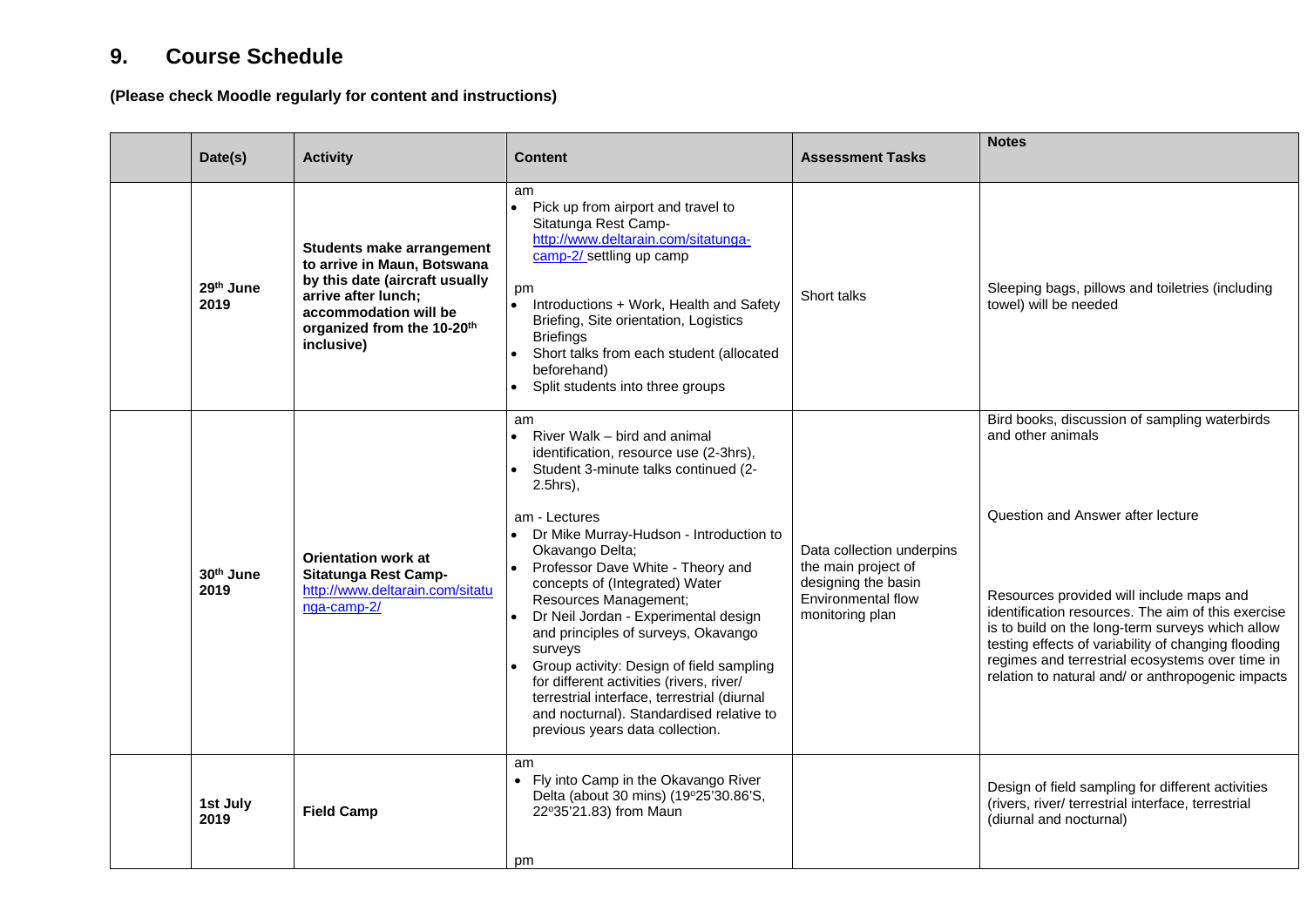|                           |                   | • On site orientation and Work, Health<br>and Safety talk on Okavango Delta Field<br>Camp<br>Data sets including GIS, flow data,<br>$\bullet$<br>animal survey data GPS<br>Set up Camera traps<br>$\bullet$<br>Professor Richard Kingsford-<br>$\bullet$<br>Managing the Okavango River Basin                                                                                                                                                                                                                                                                                                                                                                                                                                                 |                                                                                                                                                  |                                                                                           |
|---------------------------|-------------------|-----------------------------------------------------------------------------------------------------------------------------------------------------------------------------------------------------------------------------------------------------------------------------------------------------------------------------------------------------------------------------------------------------------------------------------------------------------------------------------------------------------------------------------------------------------------------------------------------------------------------------------------------------------------------------------------------------------------------------------------------|--------------------------------------------------------------------------------------------------------------------------------------------------|-------------------------------------------------------------------------------------------|
| 2 <sup>th</sup> July 2019 | <b>Field Camp</b> | am<br>Terrestrial environment (surveying<br>tracks, birds and vegetation), and<br>(habitat types) – testing of survey<br>methodology<br>River environment (boat survey) - birds,<br>mammals, habitats, water quality, fish,<br>extent of inundation, testing of<br>methodology (habitat types, functional<br>response groups,)<br>Riparian environment (vehicle survey) -<br>$\bullet$<br>land/ water interface, birds and<br>mammals, interactions between land<br>and water - habitat types, functional<br>response groups, testing of<br>methodology<br>Lunch time Lecture - Dr Michael Chadwick<br>- limnology and the life of invertebrates in<br>the Okavango Delta<br>• Project work, including data analyses<br>$(13:00-17:00)$<br>pm | Also each group will be<br>assigned an aspect of the<br>social-ecological system<br>for integration of flows,<br>flooding and resource<br>pulses | Each group will separately do one of the<br>activities on each morning of the field camp. |
|                           |                   | Lecture<br>Dr Neil Jordan - Human wildlife conflicts in<br>the Okavango Delta<br>Nocturnal survey - diversity/<br>abundance and survey methodology<br>(habitats, functional response groups,<br>bias)                                                                                                                                                                                                                                                                                                                                                                                                                                                                                                                                         | Data collection will also<br>underpin the main project<br>of designing the basin<br>environmental flow<br>monitoring plan                        |                                                                                           |
| 3 <sup>th</sup> July 2019 | <b>Field Camp</b> | am<br>Terrestrial environment (surveying<br>$\bullet$<br>tracks, birds and vegetation), and<br>(habitat types) - testing of survey<br>methodology<br>River environment (boat survey) - birds,<br>mammals, habitats, water quality, fish,                                                                                                                                                                                                                                                                                                                                                                                                                                                                                                      | Also each group will be<br>assigned an aspect of the<br>social-ecological system<br>for integration of flows,<br>flooding and resource<br>pulses | Each group will separately do one of the<br>activities on each morning of the field camp. |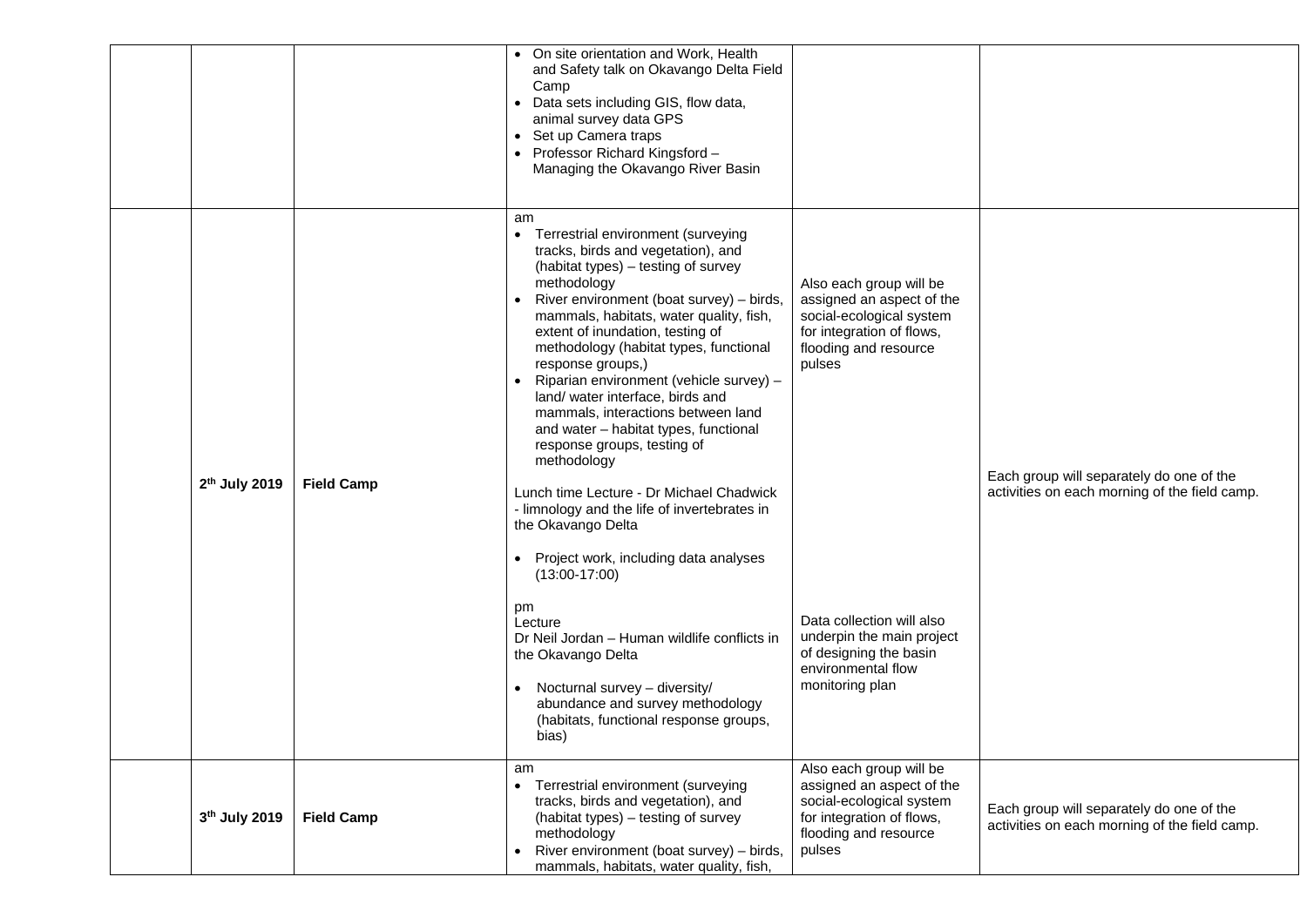|                           |                   | extent of inundation, testing of<br>methodology (habitat types, functional<br>response groups,)<br>River environment (vehicle survey) -<br>$\bullet$<br>land/ water interface, birds and<br>mammals, interactions between land<br>and water - habitat types, functional<br>response groups, testing of<br>methodology                                                                                                                                                                                                                                                                                                        |                                                                                                                                                                                                            |                                                                                           |
|---------------------------|-------------------|------------------------------------------------------------------------------------------------------------------------------------------------------------------------------------------------------------------------------------------------------------------------------------------------------------------------------------------------------------------------------------------------------------------------------------------------------------------------------------------------------------------------------------------------------------------------------------------------------------------------------|------------------------------------------------------------------------------------------------------------------------------------------------------------------------------------------------------------|-------------------------------------------------------------------------------------------|
|                           |                   | Lunch time lecture -Dr Claire McWilliams -<br>Sustainable tourism                                                                                                                                                                                                                                                                                                                                                                                                                                                                                                                                                            |                                                                                                                                                                                                            |                                                                                           |
|                           |                   | • Project work (13:00-17:00)<br>pm<br>Lecture Keith Leggett (Elephant<br>Research/Community Based Natural<br>Resource Management Programmes)<br>• Nocturnal survey - diversity/ abundance<br>and survey methodology (habitats,<br>functional response groups, bias)                                                                                                                                                                                                                                                                                                                                                          | Data collection will also<br>underpin the main project<br>of designing the basin<br>environmental flow<br>monitoring plan                                                                                  |                                                                                           |
| 4 <sup>th</sup> July 2019 | <b>Field Camp</b> | am<br>Terrestrial environment (surveying<br>$\bullet$<br>tracks, birds and vegetation), and<br>(habitat types) - testing of survey<br>methodology<br>River environment (boat survey) - birds,<br>mammals, habitats, water quality, fish<br>• River environment (vehicle survey) -<br>land/ water interface, birds and<br>mammals, interactions between land<br>and water<br>Lunch time lecture -Richard Kingsford -<br>River regulation - meaning and impacts /<br>Mike Chadwick - food webs of rivers<br>• Project work, data organisation,<br>Designing Integrated Water Resources<br>Management strategy for the Okavango | Also each group will be<br>assigned an aspect of the<br>social-ecological system<br>for integration of flows,<br>flooding and resource<br>pulses<br>Data collection will also<br>underpin the main project | Each group will separately do one of the<br>activities on each morning of the field camp. |
|                           |                   | basin<br>$(13:00-17:00)$<br>$\bullet$<br>pm<br>Nocturnal survey - diversity/ abundance                                                                                                                                                                                                                                                                                                                                                                                                                                                                                                                                       | of designing the basin<br>environmental flow<br>monitoring plan                                                                                                                                            |                                                                                           |
|                           |                   | and survey methodology (habitats,<br>functional response groups,                                                                                                                                                                                                                                                                                                                                                                                                                                                                                                                                                             |                                                                                                                                                                                                            |                                                                                           |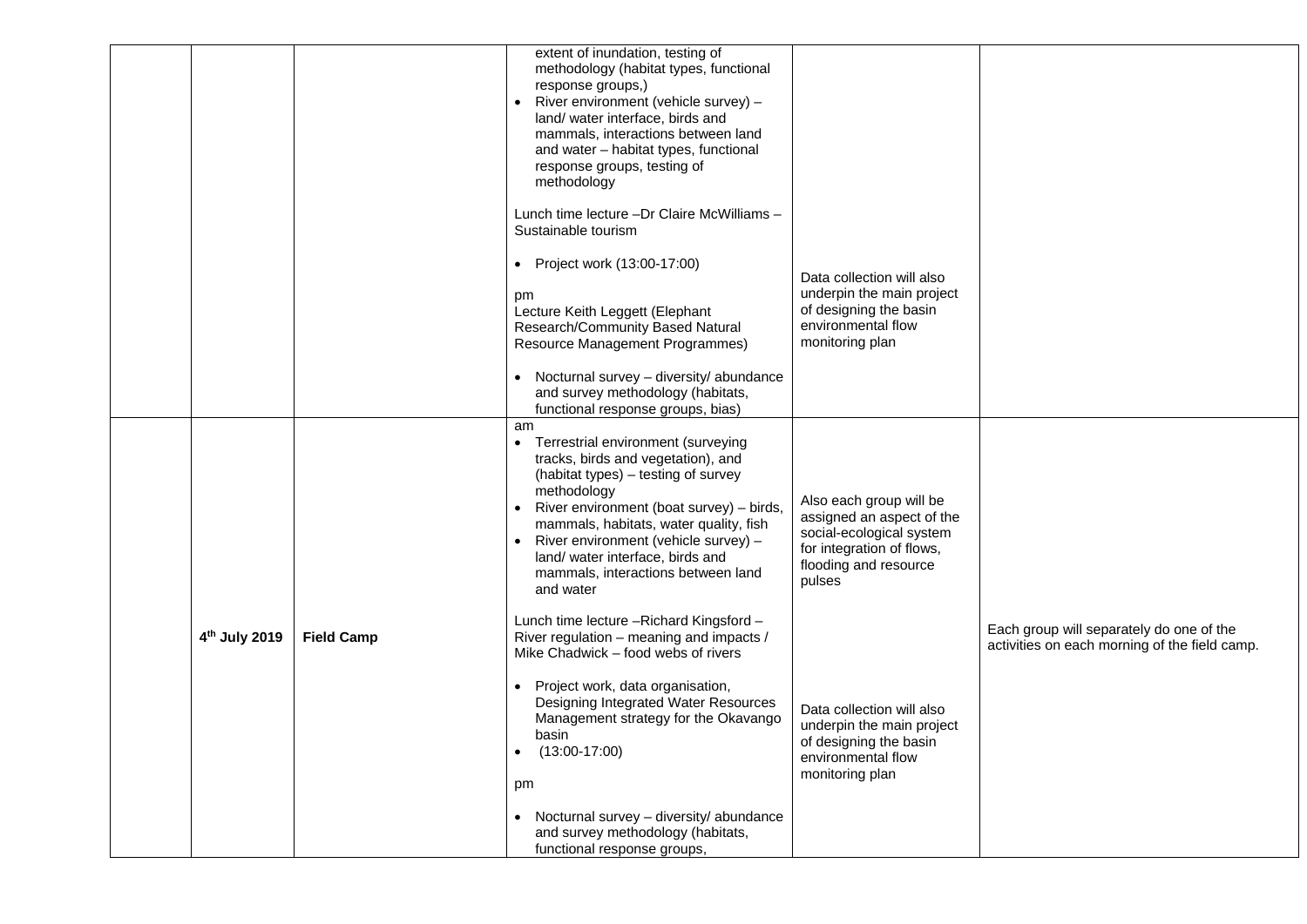|                           |                                                                   | bias)Nocturnal survey - diversity/<br>abundance                                                                                                                                                                                                                                                                                                                |                                                                                                                                                  |                                                                                           |
|---------------------------|-------------------------------------------------------------------|----------------------------------------------------------------------------------------------------------------------------------------------------------------------------------------------------------------------------------------------------------------------------------------------------------------------------------------------------------------|--------------------------------------------------------------------------------------------------------------------------------------------------|-------------------------------------------------------------------------------------------|
|                           |                                                                   | am<br>• Terrestrial environment (surveying<br>tracks, birds and vegetation), and<br>(habitat types) - testing of survey<br>methodology<br>River environment (boat survey) -<br>birds, mammals, habitats, water quality,<br>fish<br>River environment (vehicle survey) -<br>land/ water interface, birds and<br>mammals, interactions between land<br>and water | Also each group will be<br>assigned an aspect of the<br>social-ecological system<br>for integration of flows,<br>flooding and resource<br>pulses |                                                                                           |
| 5 <sup>th</sup> July 2019 | <b>Field Camp</b>                                                 | Lunch time lectures - Dr Tempe Adams -<br>Human and Elephant conflict<br>Dr Jane Catford - Environmental changes<br>through the lens of aquatic plants                                                                                                                                                                                                         |                                                                                                                                                  | Each group will separately do one of the<br>activities on each morning of the field camp. |
|                           |                                                                   | • Project work (13:00-17:00)<br>pm<br>• Nocturnal survey - diversity/ abundance<br>and survey methodology (habitats,<br>functional response groups,<br>bias)Nocturnal survey - diversity/                                                                                                                                                                      | Data collection will also<br>underpin the main project<br>of designing the basin<br>environmental flow<br>monitoring plan                        |                                                                                           |
|                           |                                                                   | abundance<br>am<br>• Flying back from Field Camp<br>• Stay at Audi Camp-<br>http://www.audisafaris.com/audi-camps/<br>• Site orientation                                                                                                                                                                                                                       |                                                                                                                                                  | Design of field sampling techniques for different<br>activities                           |
| 6 <sup>th</sup> July 2019 | Presentations and review of<br>field studies at Audi Rest<br>Camp | pm<br>Project results compared to 2017 and<br>2018<br>• River surveys<br><b>Terrestrial surveys</b><br>Riparian surveys<br>$\bullet$                                                                                                                                                                                                                           |                                                                                                                                                  |                                                                                           |
| 7 <sup>th</sup> July 2019 | <b>Social Science</b>                                             | am<br><b>Field Trip</b><br>$\bullet$<br>Professor Thakadu, University of<br>Botswana - Cubango-Okavango Basin<br>Natural Resource Management                                                                                                                                                                                                                   | • Either river walk or trip<br>to game reserve<br>• Potential student-led<br>focus group discussion<br>with local stakeholders                   |                                                                                           |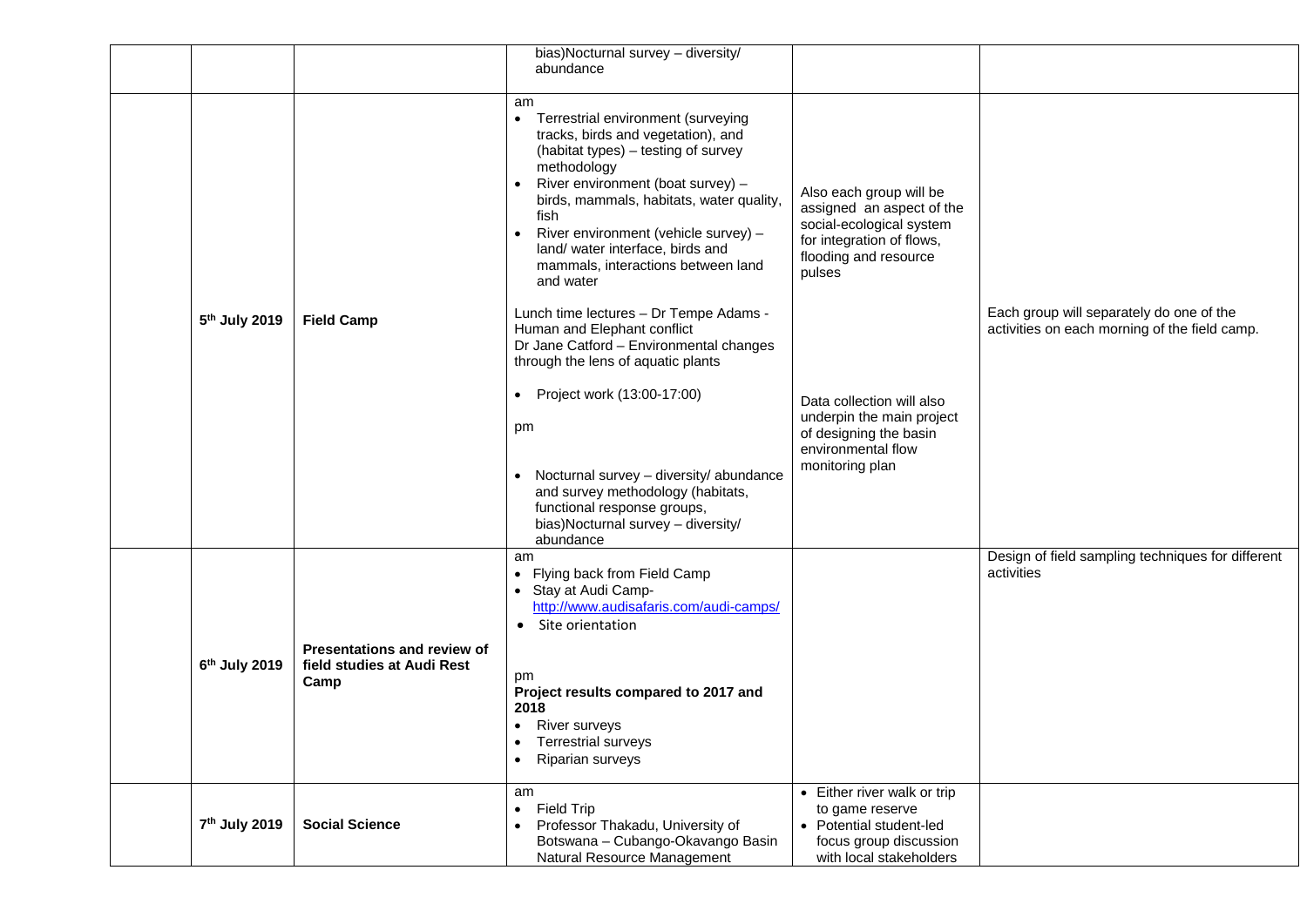|                           |                                                                   | pm<br>Analysis of data<br>$\bullet$<br>Discussion of data and its implications<br>$\bullet$                          | about river basin<br>ecosystem management<br>and community issues.<br>• Group exercise to<br>assess the data and the<br>implications for the<br>management of the<br>Okavango River Basin<br>(Botswana perspective)                                                                                                                                                                                                              |                                                                                                                |
|---------------------------|-------------------------------------------------------------------|----------------------------------------------------------------------------------------------------------------------|----------------------------------------------------------------------------------------------------------------------------------------------------------------------------------------------------------------------------------------------------------------------------------------------------------------------------------------------------------------------------------------------------------------------------------|----------------------------------------------------------------------------------------------------------------|
| 8 <sup>th</sup> July 2019 | Presentations and review of<br>field studies at Audi Rest<br>Camp | am<br><b>River walk</b><br>$\bullet$<br>2 x Group Presentation of projects<br>$\bullet$<br>pm<br>• afternoon in Maun | • River management<br>(Present data and<br>explain how it could be<br>used in an adaptive<br>management<br>framework)<br>• Present sociological<br>data and discuss its<br>implications<br>• Habitat analysis using<br>GIS - delta populations<br>• Reflective exercise<br>$\bullet$ Group exercise $-$<br>management of a<br>habitat, including social,<br>economic and<br>environmental<br>dimensions (Maun at<br>end of trip) | Individuals will be called upon to present<br>different perspectives on river basin forum in an<br>open debate |
| 9 <sup>th</sup> July 2019 | <b>Maun</b>                                                       | am<br>$\bullet$ Free time<br>2:00pm - Fly out                                                                        |                                                                                                                                                                                                                                                                                                                                                                                                                                  |                                                                                                                |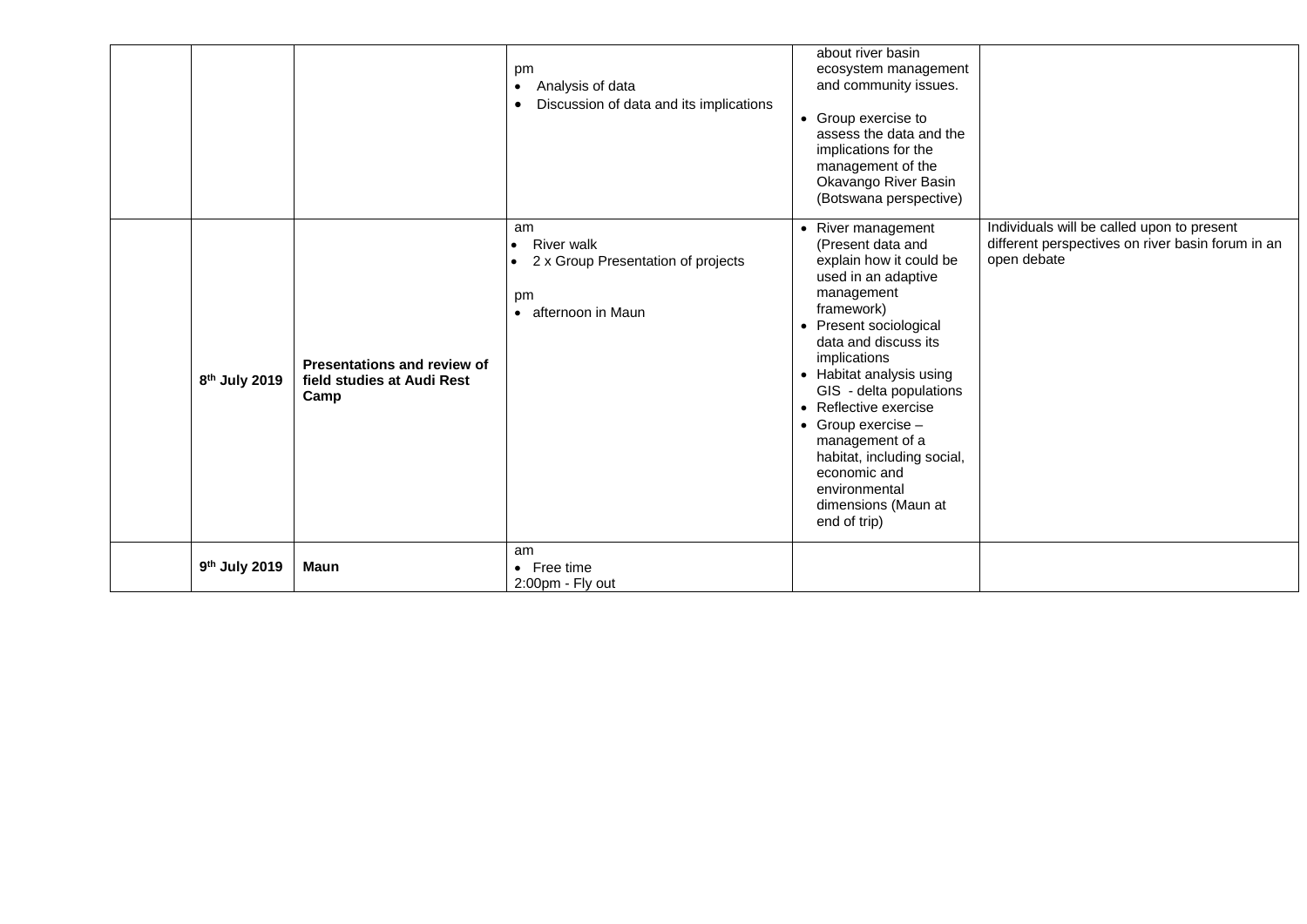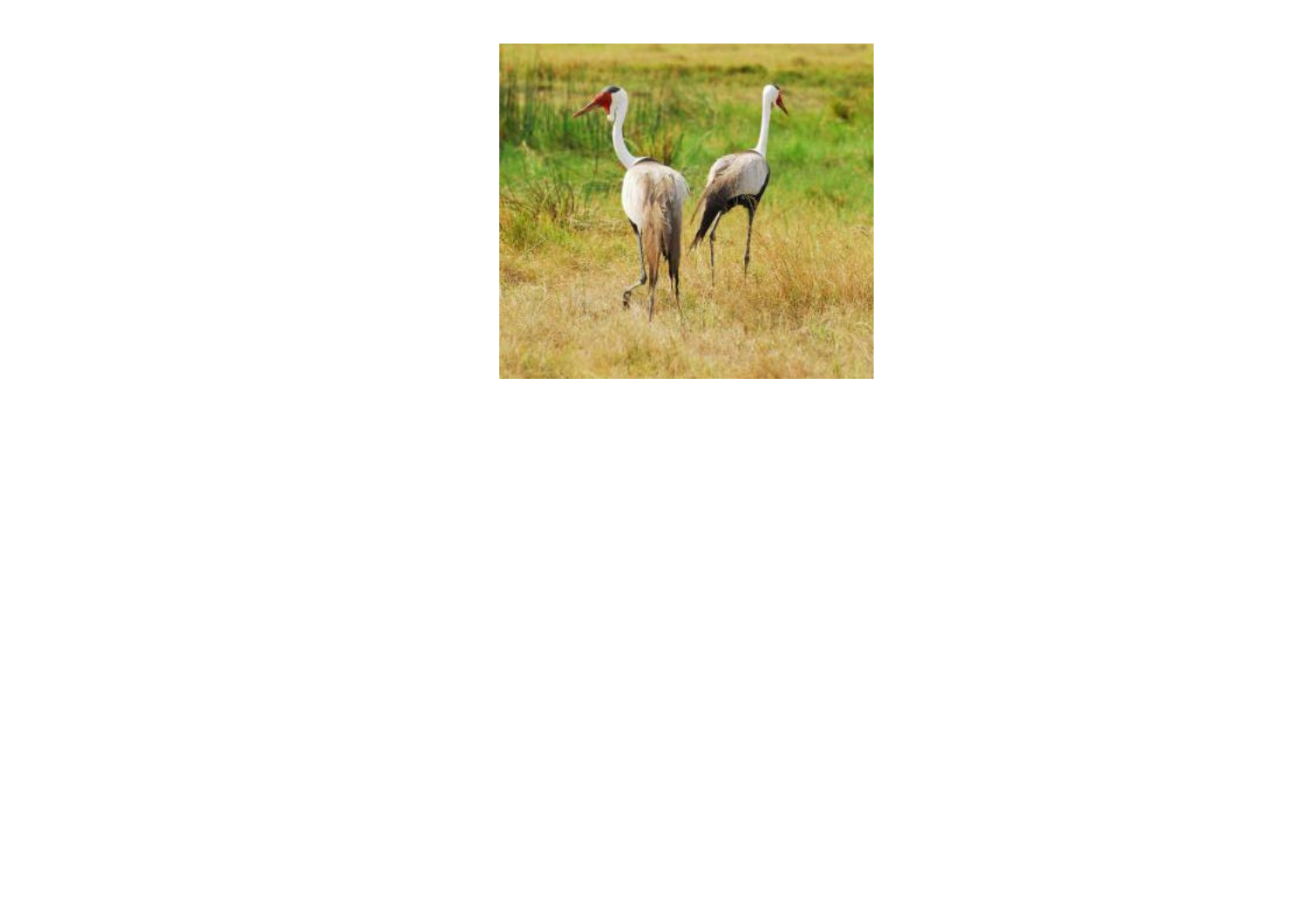## <span id="page-15-0"></span>**10. Additional Resources and Support**

| <b>Text Books</b>                                    | Recommended texts (bookshop and UNSW library):<br>Lanting, F. (1993). Okavango Africa's Last Eden. (Taschen Publishing, Franfurt)<br>Pickford, P. & Pickford, B. (1999). The Miracle Rivers: the Okavango & Chobe of<br>Botswana. Southern Book Publishers, Johannesburg, South Africa.<br>Skinner, J.D. & Smithers, H.N., (1990) The mammals of the Southern Africa Sub-region.<br>University of Pretoria, Pretoria, South Africa.<br>Coates-Palgrave, K. (1983). Trees of Southern Africa, Struik Publishers, Cape Town<br>South Africa.<br>Ellery, K & Ellery, W. (1997), Plants of the Okavango Delta: A Field Guide. Tsaro<br>Publishers, Durban, South Africa.<br>Newman, K. (1988). Newman's Birds of Southern Africa. Southern Book Publishers,<br>Johannesburg, South Africa. |
|------------------------------------------------------|----------------------------------------------------------------------------------------------------------------------------------------------------------------------------------------------------------------------------------------------------------------------------------------------------------------------------------------------------------------------------------------------------------------------------------------------------------------------------------------------------------------------------------------------------------------------------------------------------------------------------------------------------------------------------------------------------------------------------------------------------------------------------------------|
| <b>Course Manual</b>                                 | Available in print and as a pdf file on Moodle                                                                                                                                                                                                                                                                                                                                                                                                                                                                                                                                                                                                                                                                                                                                         |
| <b>Required and</b><br><b>Supplementary Readings</b> | Discussion papers will be announced and available on Moodle                                                                                                                                                                                                                                                                                                                                                                                                                                                                                                                                                                                                                                                                                                                            |
| <b>Recommended Internet</b><br><b>Sites</b>          | Okavango River Institute (University of Botswana) -<br>http://www.ub.bw/home/ac/1/fac/8/dep/9/Okavango-Research-Institute/<br>Elephants Without Borders - http://elephantswithoutborders.org/<br>Okavango River Basin Commission - http://www.okacom.org/                                                                                                                                                                                                                                                                                                                                                                                                                                                                                                                              |

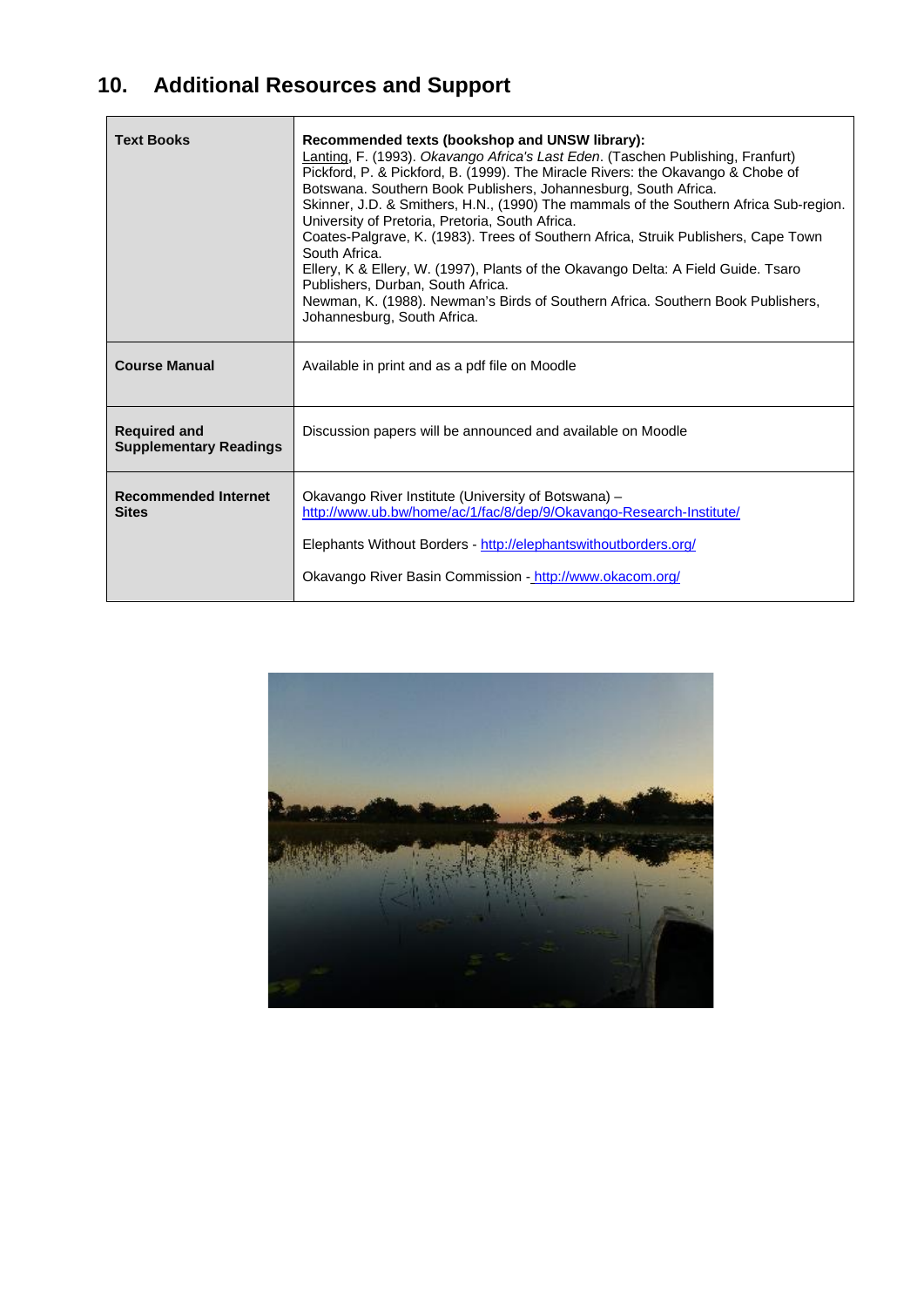### <span id="page-16-0"></span>**11. Course Evaluation and Development**

Student feedback is gathered periodically by various means. Such feedback is considered carefully with a view to acting on it constructively wherever possible. This course outline conveys how feedback has helped to shape and develop this course.

| <b>Mechanisms of</b><br><b>Review</b> | <b>Last Review</b><br>Date | <b>Comments or Changes Resulting from Reviews</b>                                                                                                                                                                                                                                                                                                                                                                                                                                                                                                                                                                                                                                   |
|---------------------------------------|----------------------------|-------------------------------------------------------------------------------------------------------------------------------------------------------------------------------------------------------------------------------------------------------------------------------------------------------------------------------------------------------------------------------------------------------------------------------------------------------------------------------------------------------------------------------------------------------------------------------------------------------------------------------------------------------------------------------------|
| <b>Major Course</b><br><b>Review</b>  | 2021                       | Major revision of the course will occur within two years of running the course.                                                                                                                                                                                                                                                                                                                                                                                                                                                                                                                                                                                                     |
| <b>CATEI</b>                          | 2019                       | Student comments on CATEI evaluations will contribute to course revisions.<br>along with other comments provided verbally and in writing throughout the<br>course.                                                                                                                                                                                                                                                                                                                                                                                                                                                                                                                  |
| More/Less/Start                       | 2017-2021                  | During course term, students can submit anonymous requests for 'more' or<br>'less' of any content, as well as request a 'start' of content not available.                                                                                                                                                                                                                                                                                                                                                                                                                                                                                                                           |
| <b>Other</b>                          | 2017-2021                  | Student feedback, provided via email or verbally, is always encouraged.<br>Please feel free to provide suggestions on how course content, structure and<br>teaching might be improved. The following questions are intended as a guide:<br>(1) What topics did you find most interesting?<br>(2) What exercises did you find most enjoyable?<br>(3) What additional topics would you have liked to see covered?<br>(4) What aspects of the course did you find most challenging?<br>(5) What aspects of teaching did you find most effective?<br>(6) What aspects of teaching did you find least effective?<br>(7) Do you have any suggestions on how the course could be improved? |



<span id="page-16-1"></span><sup>&</sup>lt;sup>7</sup> Science CATEI procedure:<http://www2.science.unsw.edu.au/guide/slatig/catei.html>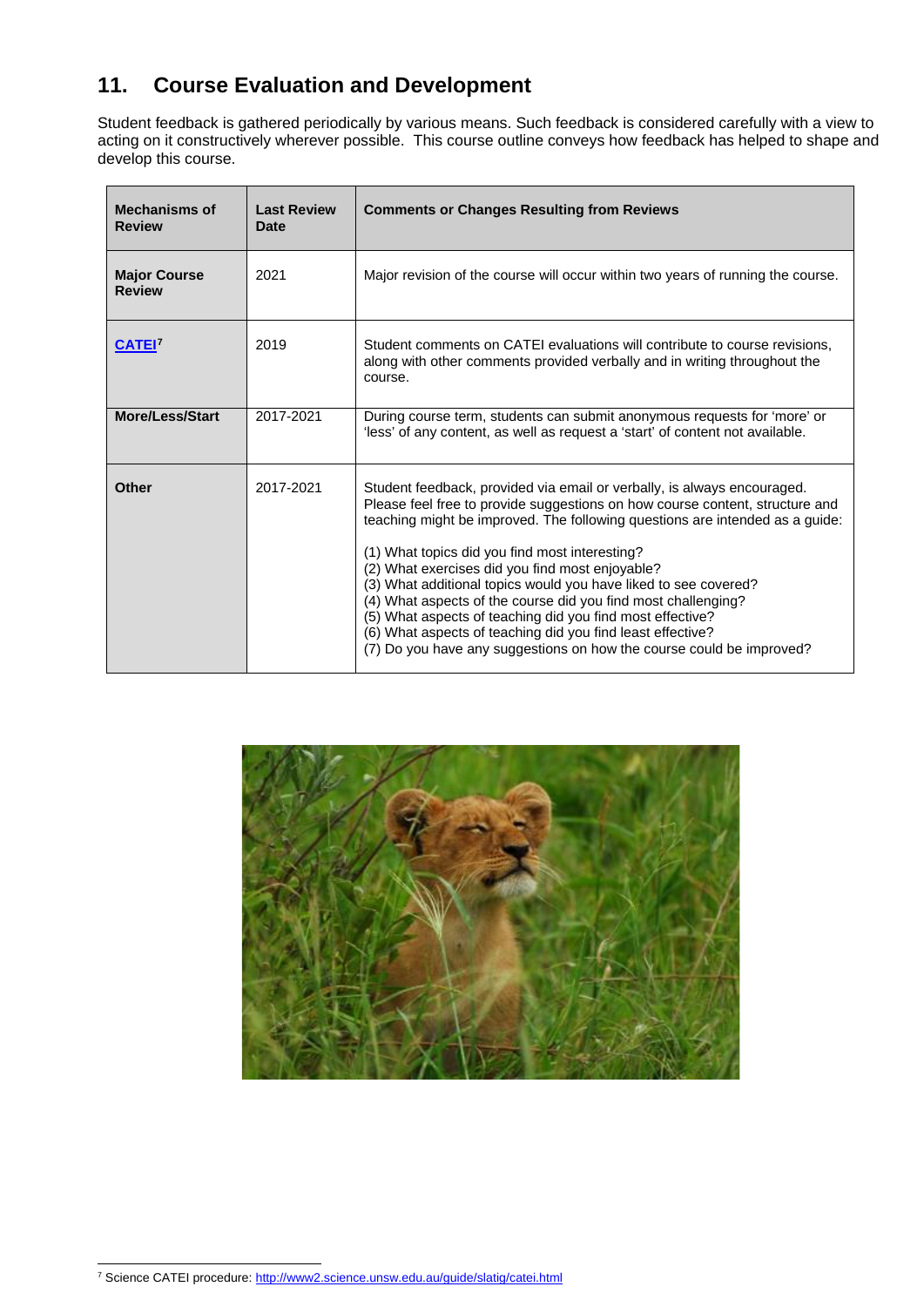### <span id="page-17-0"></span>**12. Field Course**

**Location: Sitatunga Rest Camp, Maun, Botswana Elephants Without Borders Field Camp, Okavango Delta, Botswana Audi Rest Camp, Maun, Botswana**

#### <span id="page-17-1"></span>*12.1 Background*

This field based course is designed to provide students with the opportunity to learn from academic, government and industry professionals about the challenges and opportunities presented by the conservation management of an internationally important river basin whose catchment spans three countries. It is designed to demonstrate excellence in international education, providing a distinctive educational experience. It also involves partnering with many different institutions working on a large scale grand challenge of global importance – water management in the Cubango-Okavango River Basin.

The course is designed to allow reflection and development of critical and practical thinking in the design and planning of river basin management. It also aims to expose students to the governance, policy and management challenges of large river basins, understanding these as large social-ecological systems with stakeholders and complex interactions with ecosystems. It aims to stimulate students to consider a holistic approach, including the importance of identifying and engaging diverse stakeholders. It also aims to provide a practical introduction to some survey techniques.

#### <span id="page-17-2"></span>*12.2 Overview*

**WHERE:** Maun, Okavango Delta, Botswana

**WHEN: 29th June – 8th July Meet-up:** Maun Airport, **Drop off:** Maun Airport,

#### **GETTING THERE:**

Students will need to arrange their travel to Maun in Botswana. Usually this will involve purchasing a return flight through Johannesburg in South Africa. All transport including flights into the Field Camp will leave from Maun Airport. First and last few days of accommodation will be at the University of Botswana's Okavango Research Institute in Maun. The main part of the course in the middle will be at the field camp in NG26, western side of the Okavango Delta.

#### **Recommended travel options to Maun, Botswana:**

**\*\*\* Book these options early as they will get more expensive the longer they are left. All accommodation will be booked in country for students.**

**Flights Sydney to Johannesburg Departs: Sydney,** (Qantas, 6 flights a week, leaving 11:50), 14 hour flight **Arrives: Johannesburg** (South Africa), (arrives 17:30)

This flight arrives too late to catch a flight to Maun in Botswana. There are several nice hotels (~\$100 a night) close to the airport that can be booked from Australia though most do not require bookings.

**Flight Johannesburg to Maun Departs:** Johannesburg (South Africa) **Arrives:** Maun (Botswana), (3 flights a day; South African Airlines, 10:25, 11:45; Air Botswana,11:10) ~2 hour flight

Total return flight to Maun  $-$  ~\$2500 return

**Flight Maun to Field Camp (return) Departs:** Maun (Botswana) – by negotiation **Arrives:** Field Camp (Okavango Delta, Botswana), (by negotiation) ~30mins flight

Economy – \$440 return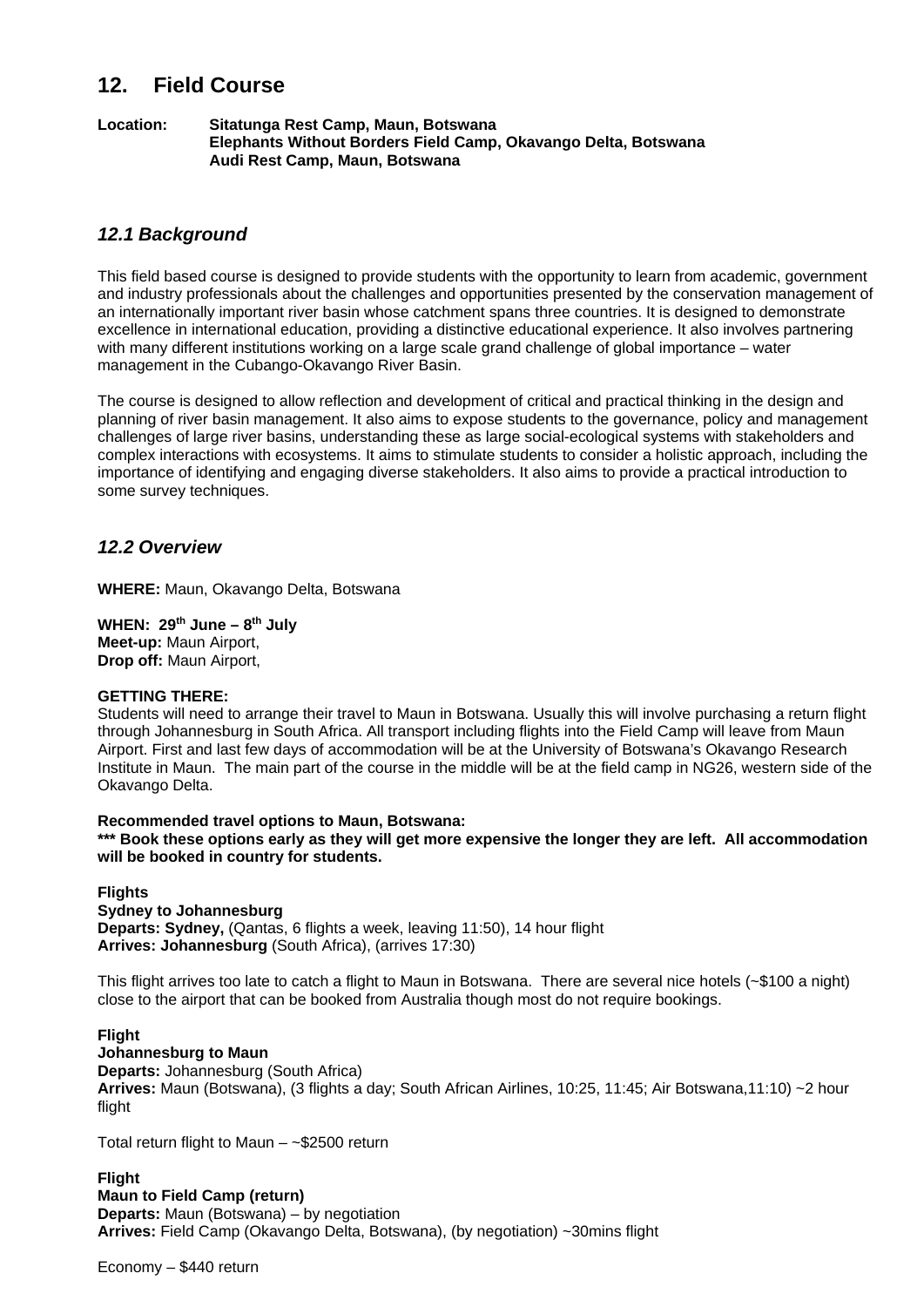**Additional Costs**: We estimate that on top of airfares an additional \$1360 dollars will be necessary to cover food, accommodation, equipment and transport.

**Travel insurance:** Covered as with normal UNSW Field Work Courses. Though any additional travel will be needed to be covered by the individuals insurance.

#### <span id="page-18-0"></span>*12.3 Required Equipment and Training*

| <b>Equipment Required</b>                                                             | Research equipment and materials: groups are responsible for<br>communicating required equipment and materials to the technical officer.                                                                                                                                                                                                                                                                                                                                                                                                                                                                                                                                                                                                                                                                                                                                                                                                                                                                                                                                                                                         |  |  |
|---------------------------------------------------------------------------------------|----------------------------------------------------------------------------------------------------------------------------------------------------------------------------------------------------------------------------------------------------------------------------------------------------------------------------------------------------------------------------------------------------------------------------------------------------------------------------------------------------------------------------------------------------------------------------------------------------------------------------------------------------------------------------------------------------------------------------------------------------------------------------------------------------------------------------------------------------------------------------------------------------------------------------------------------------------------------------------------------------------------------------------------------------------------------------------------------------------------------------------|--|--|
|                                                                                       | <b>Personal equipment:</b><br>1. Strong closed-toe walking boots<br>2. Long pants and long-sleeved shirts to protect skin from sun and<br>abrasions<br>3. Clothing suitable for outdoor wear in cold and warm weather<br>4. Broad-brimmed hat<br>5. Wind Jacket<br>6. Sunblock<br>7. Insect repellent<br>8. Water bottle<br>9. Thin leather gloves<br>10. Head torch<br>11. Swimmers (optional)<br>12. Field notebook<br>13. Datasheets, pencils, clipboard<br>14. Personal medication and toiletries<br>15. Laptop for data entry (optional)<br>16. Binoculars and camera (optional)<br>*** Please bring your own sleeping bags and travel towel, these may<br>not be needed but it is recommended that students bring their own.<br>Note: Malaria transmission is known to occur in Botswana<br>(https://wwwnc.cdc.gov/travel/yellowbook/2016/infectious-diseases-<br>related-to-travel/yellow-fever-malaria-information-by-<br>country/botswana) but is considered low risk. The course is taking<br>place during winter with few mosquitos present, though long pants and<br>long sleeved shirts are recommended after dark. |  |  |
| <b>Enabling Skills,</b><br><b>Training Required to</b><br><b>Complete this Course</b> | Understanding of Health&Safety requirements in field environment. Please<br>see Moodle for links to necessary H&S documents.                                                                                                                                                                                                                                                                                                                                                                                                                                                                                                                                                                                                                                                                                                                                                                                                                                                                                                                                                                                                     |  |  |

#### <span id="page-18-1"></span>*12.4 Research Station Amenities*

**Accommodation:** Rustic facilities, beds and bunks; flush toilets and showers; limited electricity; drinking water; eating utensils. You will need to bring your own sleeping bag and travel towel.

**Other resources:** In Maun, limited internet and mobile phone access, in field camp there is no internet or phone facilities and limited laboratory facilities.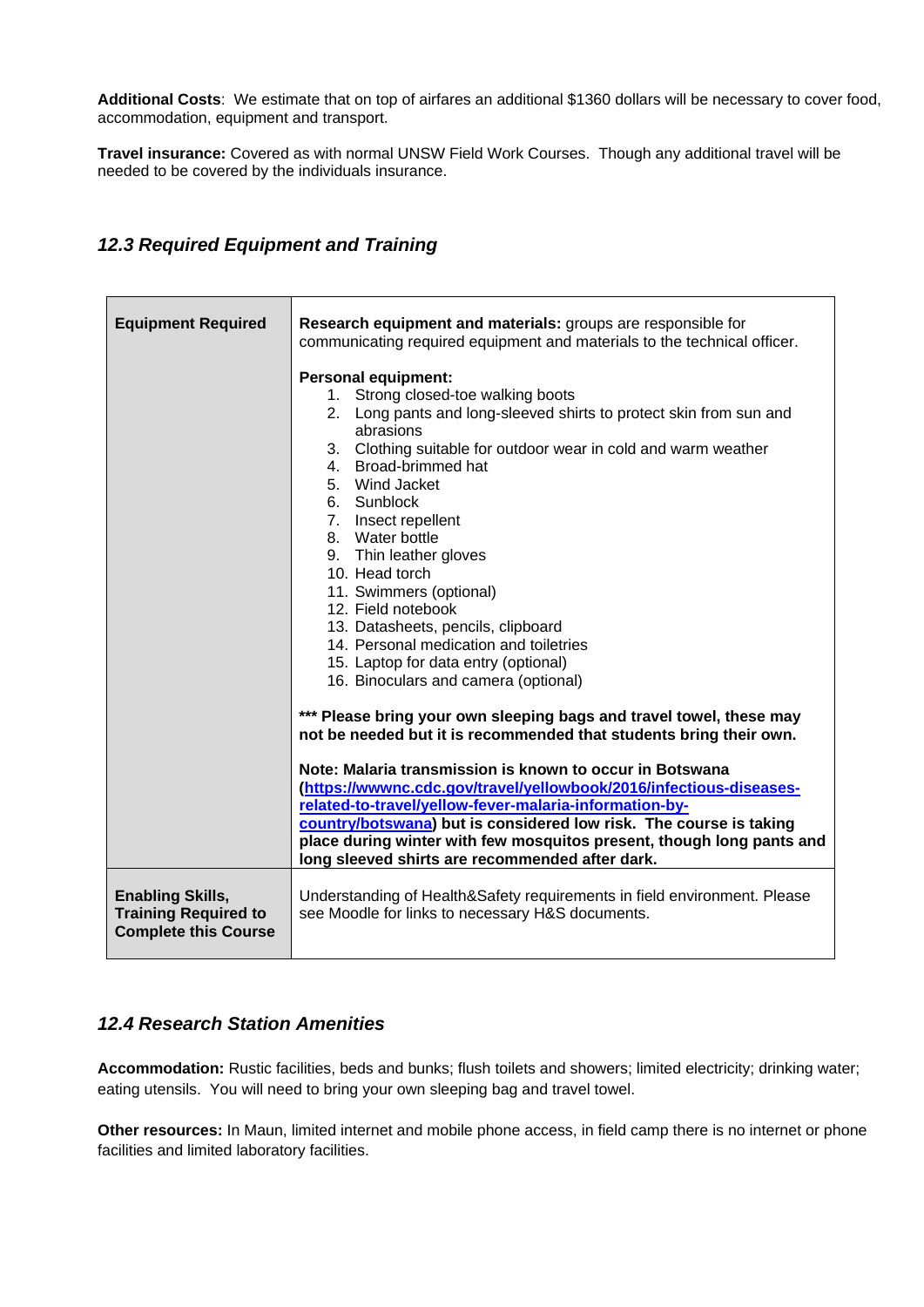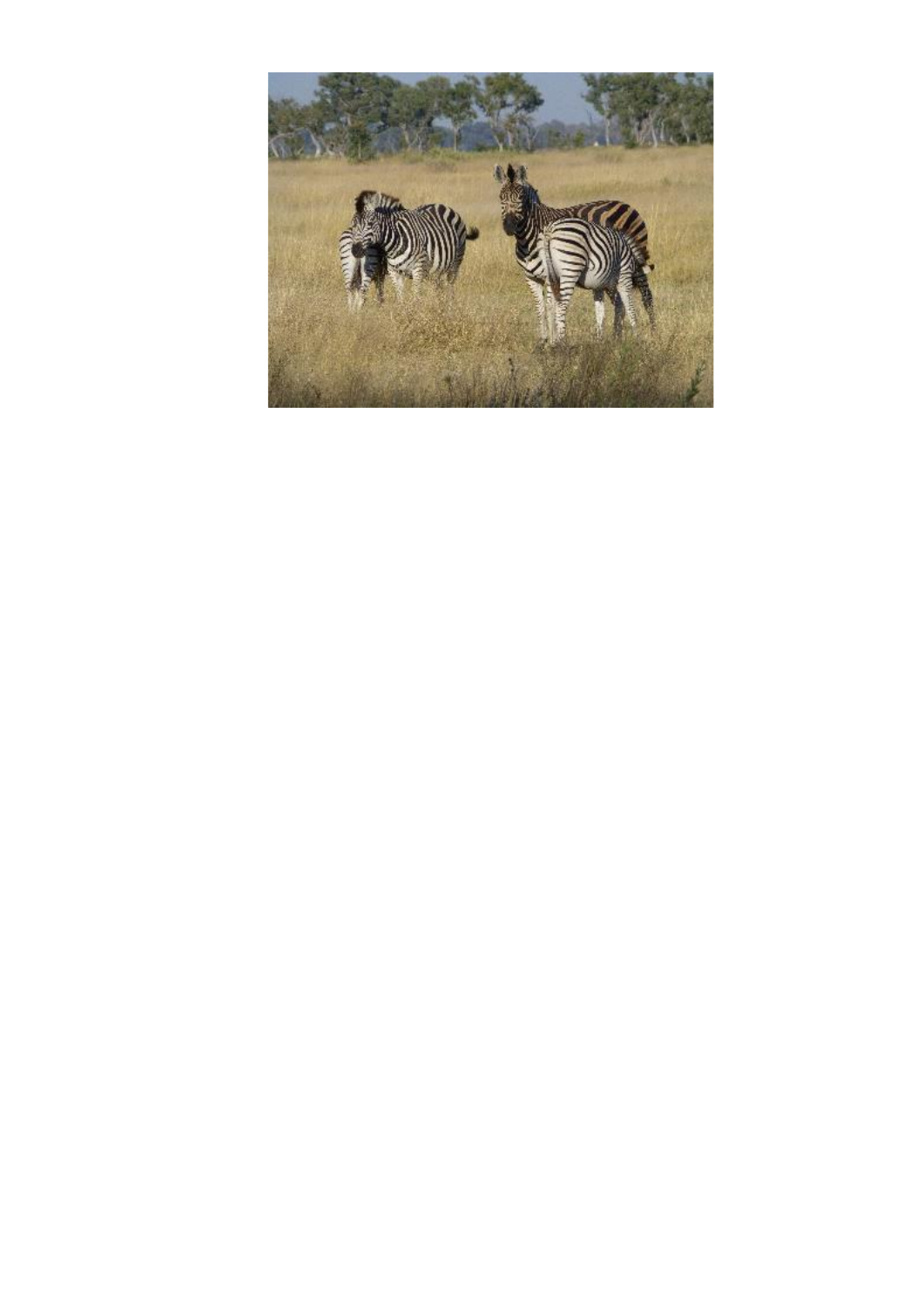### <span id="page-20-0"></span>**13. Assessment details**

#### **Assessment Summary.**

| <b>Task</b>                                                                                           | % of Total Mark | Due Date                                  | <b>How to Submit</b>                                     |
|-------------------------------------------------------------------------------------------------------|-----------------|-------------------------------------------|----------------------------------------------------------|
| 13.1. Organisms, processes and<br>people of the Okavango River<br>basin (Individual presentations)    | 10              | First 3 days                              | Assessment $-$<br>involving individual<br>3 minute talks |
| 13.2. River basin environmental<br>management plan (Individual)                                       | 50              | 4 weeks after the<br>completion of course | Moodle                                                   |
| 13.3. Design and completion of field<br>surveys of river basin ecosystem<br>indicator species (group) | 30              | End of course                             | Continuous<br>Assessment                                 |
| 13.4. Field Trip skills (independent)                                                                 | 10              | End of course                             | $0.5-1$ hr test                                          |

#### <span id="page-20-1"></span>*13.1 Organisms, process and people in the Okavango River Basin (Individual)*

To be nominated before arrival in Botswana and consists of a 3 minute presentation in the first 3 days of the course on any topic associated with the ecological, socioeconomic or governance of the Okavango River Basin. The topic chosen must reflect the current situation in the basin management area. Some suggested topics of discussion would be (please nominate one topic before arriving in Botswana), You will need to email your topic to [k.leggett@unsw.edu.au](mailto:k.leggett@unsw.edu.au) so that we can ensure only one topic per person :

- Why is river flooding important? And how does the flood regime of the Okavango vary from other rivers?
- What is unique about the Okavango River in terms of its flood timing and describe the morphology of the river system?
- What is unique about OKACOM? How does it function?
- How do reed mats form and what is the main plant species?
- How do the Real Fan Palm (*Hypheane petersania*) seeds spread and what is unique about them?
- Why are hippos regarded as ecosystem engineers?
- What is the ecological role of elephants?
- What is the ecological role of predators?
- What are some of the unique wildlife species in the Okavango River system?
- What bird species nest in the Okavango Delta and how many winter or summer visitors are there?
- How did the Herero People end up in Ngamiland?
- What is the dominant tribe in Botswana, who is their current leader and describe the transition from Colonial rule to independence and who was most responsible for this?
- What is the role of the Wildlife Management Areas (WMA's) in the conservation strategy of the Botswana Government?
- What are the positives and negatives of professional hunting and why was it banned in Botswana?
- Who owns wildlife?
- What is fortress conservation and does it work? What kinds of tradeoffs arise from developing a river like the Okavango?
- What are the 'wicked' features of the Okavango River basin?
- What are the current knowledge/data gaps in managing the Okavango River basin?

5% of total mark.

Learning Objectives:

- Practice communication skills
- Enhance critical thinking
- Increase comprehension of professional scientific and popular literature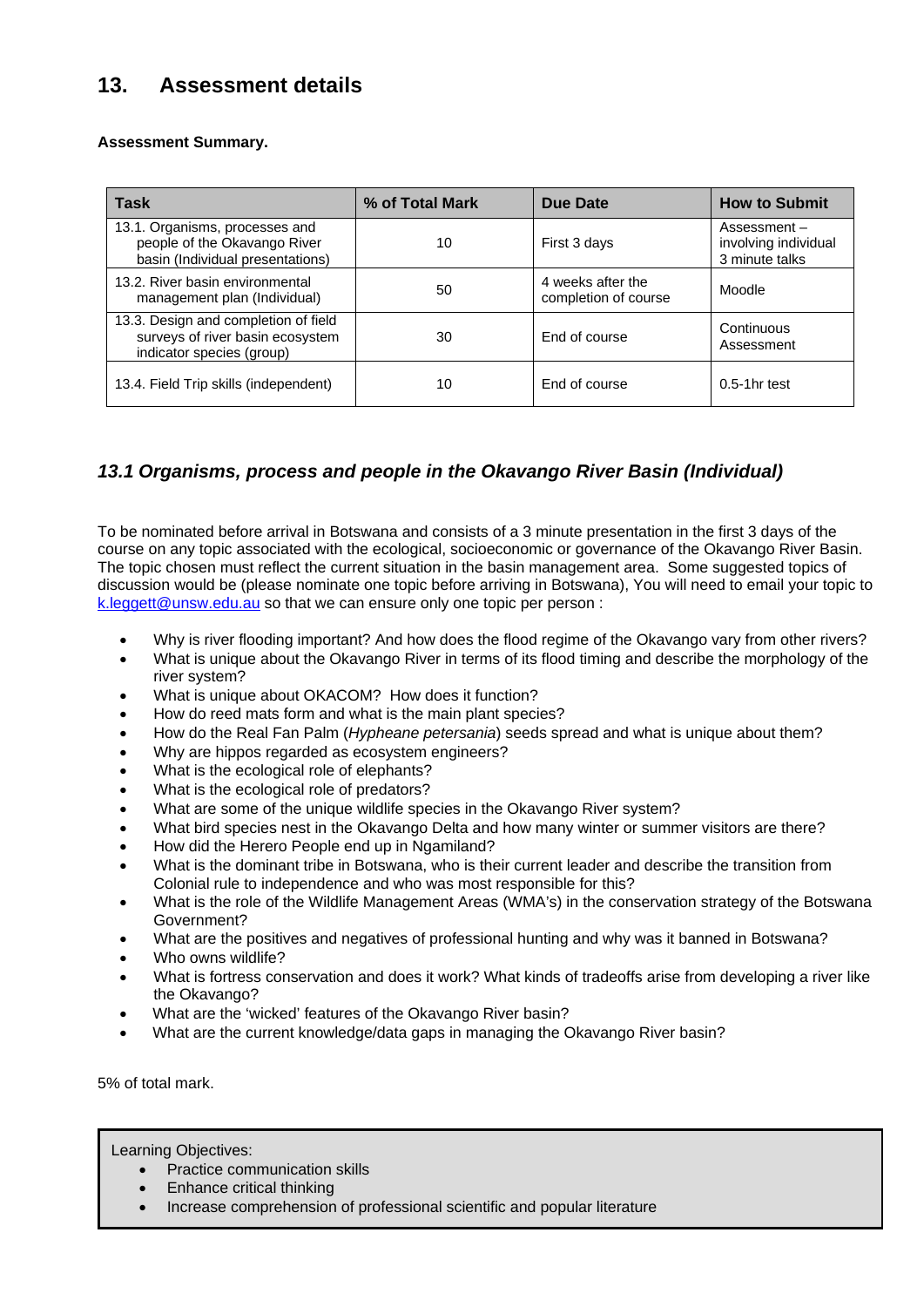#### <span id="page-21-0"></span>*13.2 River basin environmental management plan (individual)*

Structure (1500 words, not including references).

#### 1. Context (300 words)

This should describe catchment, source of water, human dependencies and include information about seasonality and the behaviour of the river and the wetland. The potential threats to the river ecosystem should also be identified.

#### 2. Governance (200 words)

You should describe how the river basin is governed and managed in its different sections and overall.

3. Vision and goals for management (400 words)

You should describe the aim of environmental flow management is which underpins a vision for the basin. As well as a broad goal, you should derive more specific goals which may be related to human and environmental management which is also spatially explicit. Eventually this should lead to a description of what key aspects of the environment will be monitored. It must be clear that the low level objectives clearly link to the value lade vision and broad scale goals. Preferably, you should draw a hierarchy of objectives which link the broad scale vision to objectives to be measured.

4. Monitoring schedule (400 words)

You need to detail what indicators you will measure and how these are related to your goals. You should provide a rationale for sampling, both in terms of temporal frequency and spatial coverage. You also need to indicate the type of data you will collect and how you would likely analyse these data so that you could influence the management of the river basin. You should also consider thresholds of potential concern.

5. Reporting and outreach (200 words)

Specify how you would use the results of your environmental monitoring and how this would be reported. Importantly, there should be a clear articulation of how different environmental indicators are linked to management levers (agencies and actions).

Feedback will be given individually on each report, given no later than four weeks after submission.

50% of total mark.

Learning Objectives:

- Practice writing and communication skills
- Enhance critical thinking
- Practice interpretation of data skills
- Increase comprehension of professional scientific literature
- Enhance group cooperation skills
- Improve written presentation skills

### <span id="page-21-1"></span>*13.3 River basin management and policy (group)*

Students will be split into the three groups, representing the three major countries in the river basin (Angola, Botswana and Namibia). The aim of this assessment is to develop a group project focusing on river management and equity of water use examining the effects on people, aquatic, riparian dependent on the river and terrestrial organisms and processes. The groups will work on a project examining the potential effect of river flows, flooding and resource pulses in the delta, reliant on rainfall in Angola, Namibia and Botswana.

Groups will then consider potential effects of any water extraction on the river basin system in light of potential development upstream (irrigation, hydropower). Each group will give a presentation at the end of the course on one of the aspects allocated. The presentations should be about 30-40 minutes. They should consider the potential environmental impact of upstream developments on the entire Cubango-Okavango basin catchment. They will need to identify the suite of stakeholders both locally and internationally that may be concerned about the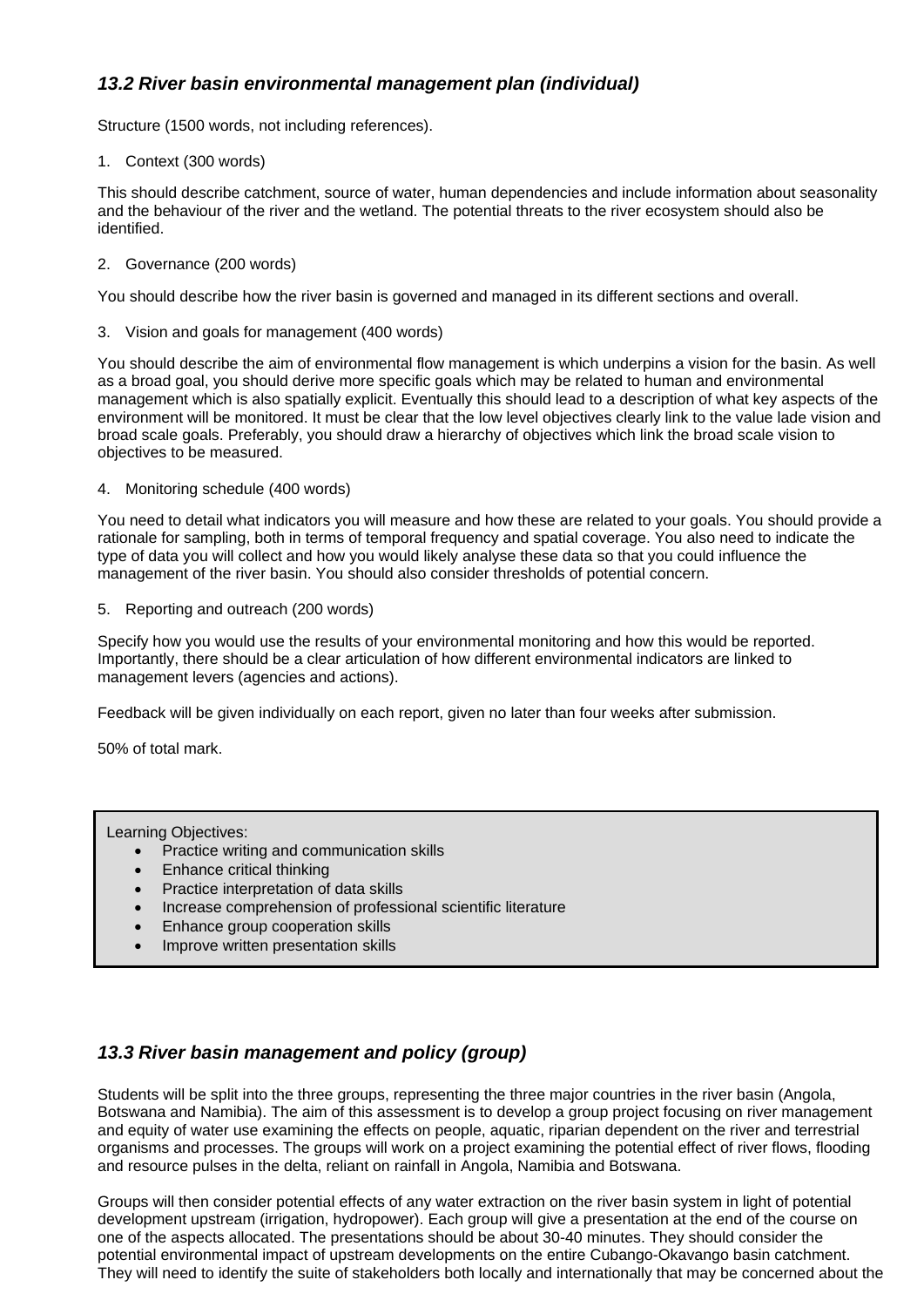effects of development on their particular aspect of the ecosystem as well as the need for poverty alleviation upstream, using water.

Key factors to consider for each of the particular parts of the ecosystem (people, aquatic organisms, terrestrial organisms):

- Potential cost and benefits to the particular part of the ecosystem that the group is measuring
- Potential impacts on the socio-economics of the system, including costs and benefits up and down the river system.
- Describe the effect on changing flooding regime on allocated parts of the ecosystem for your group (e.g. abundances, diversity).
- Identify potential indicator species and methods for tracking changes over time.

Group presentations will be marked and each person in the group will receive the mark for the group

25% of total mark.

Learning Objectives:

- Practice writing and communication skills
- Enhance analytical and critical thinking skills
- Practice synthesis of concepts
- Develop skills for designing research

#### <span id="page-22-0"></span>*13.4 Field surveys of river basin ecosystem indicator species (group)*

This is a practical exercise, involving surveying particular ecosystem indicator species which will assist in management of the river basin. You will be introduced to field survey techniques and equipment in tutorial format, where you will take an active role in designing and conducting these surveys in small groups. You will be assessed on your engagement and practical skills throughout the planning and execution of these surveys

5% of total mark.

Learning Objectives:

- Enhance critical thinking
- Develop research skills through hindsight
- Develop insight into personal attributes, strengths and weaknesses

#### <span id="page-22-1"></span>*13.5 Reflective exercise (individual)*

The benefits of many skills and experiences you gain from practical experience will not be immediately obvious, but will become apparent through reflection of the processes and experiences in which you are engaging during your study. Acknowledgement and expression of how you feel about these experiences and where they fit in relation to other experiences or the 'big picture' facilitates your growth as a reflective practitioner. The aims of this course include to provide practical training and to facilitate experience of current ecosystem conservation and management strategies. This reflective exercise is designed to assess less tangible aspects of your learning and to highlight the importance of reflection to obtain a complete conservation experience. Please complete the following tasks:

- a) in maximum of three paragraphs, describe your impressions of the current state of river basin management in Botswana and how you feel it should be approached;
- b) In maximum of three paragraphs, describe how the lessons you have learned here could be applied to river basin management in Australia (or your home country if different);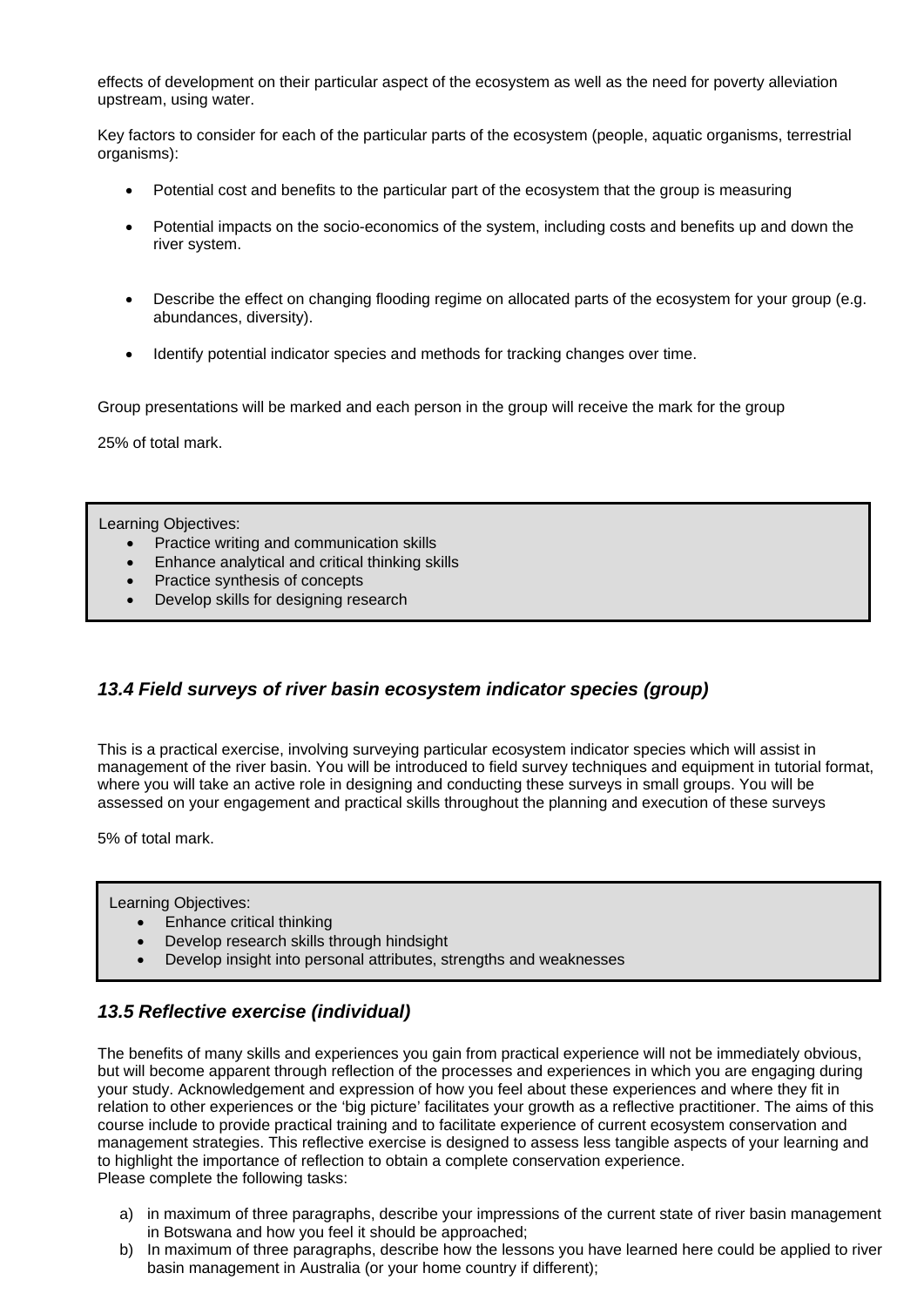- c) briefly describe three important things you learnt about the constraints placed on river basin management strategies (and the organisations that implement them). Please rank these (with no.1 being the most important).Provide a brief justification why you ranked them in this order;
- d) write one or two sentences each day describing the most outstanding thing you learnt that day;
- e) write a paragraph describing the role of science in management of the river basin;
- f) write a maximum of two paragraphs describing your practical experience during this field trip (e.g. collection of field data, leadership) and what you learned about working in a group;
- g) describe three important things you learnt during the field component of the course. Please rank these (with no. 1 being the most important to either your personal or professional development). Provide a brief justification on why you ranked them in this order.

This assignment should be short (no more than 2 pages using size12 font and standard margins). Feedback will be given individually on each report, given on last day of course. Submit on Moodle.

10% of total mark.

Learning Objectives:

- Enhance critical thinking
- Enhance communication skills
- Develop insight into personal attributes, strengths and weaknesses

#### <span id="page-23-0"></span>*13.6 Field trip identification (Individual)*

You will be assessed on your abilities to identify between 20-30 plant and animal species throughout the fieldwork component of the course.

10% of total mark.

Learning Objectives:

- Enhance critical and retentive thinking
- Develop observational skills through instruction

#### **Using the Web of Science**

*Web of Science* is a great resource for finding peer-reviewed scientific papers. Go to the library website <http://info.library.unsw.edu.au/> and click on "databases & e-journals" (under quicklinks). Click "find resource", and search for "web of science". Bookmark the Web of Science homepage for future use. To search, put your search terms in the top line. You can use AND, OR, and NOT to combine search terms. It is often necessary to use 'wildcard' terms to allow for plural uses of a word or words with alternate suffixes. For example, if you want to look for papers on climate change impact in lizards and snakes, you might search '(lizard\* OR snake\* OR squamat\*) AND (climat\*)'. Once you've found a relevant article, click on its title to see the abstract. If you want to read the whole paper, click on the SFX button. This gives you links to the full text in pdf format (as long as our library subscribes to the journal in question). A way to find other potentially useful papers is to look at the papers cited in a relevant paper, or the papers that have cited this paper since it's been published: just click on the blue, underlined numbers next to "times cited" or "references".

#### **References**

Please use the referencing style of a major journal such as *Ecology* or *Austral Ecology*. References should be cited within the text by name and date when first discussed. If there are two authors, include both names. For three authors, name the first author naming both authors where there are two authors, eg: (Veritas and Aziz 1998), or naming the first author followed by *"et al.".* An alphabetical Reference List should be included at the end of the research proposal. Web sites and popular science books are not appropriate references.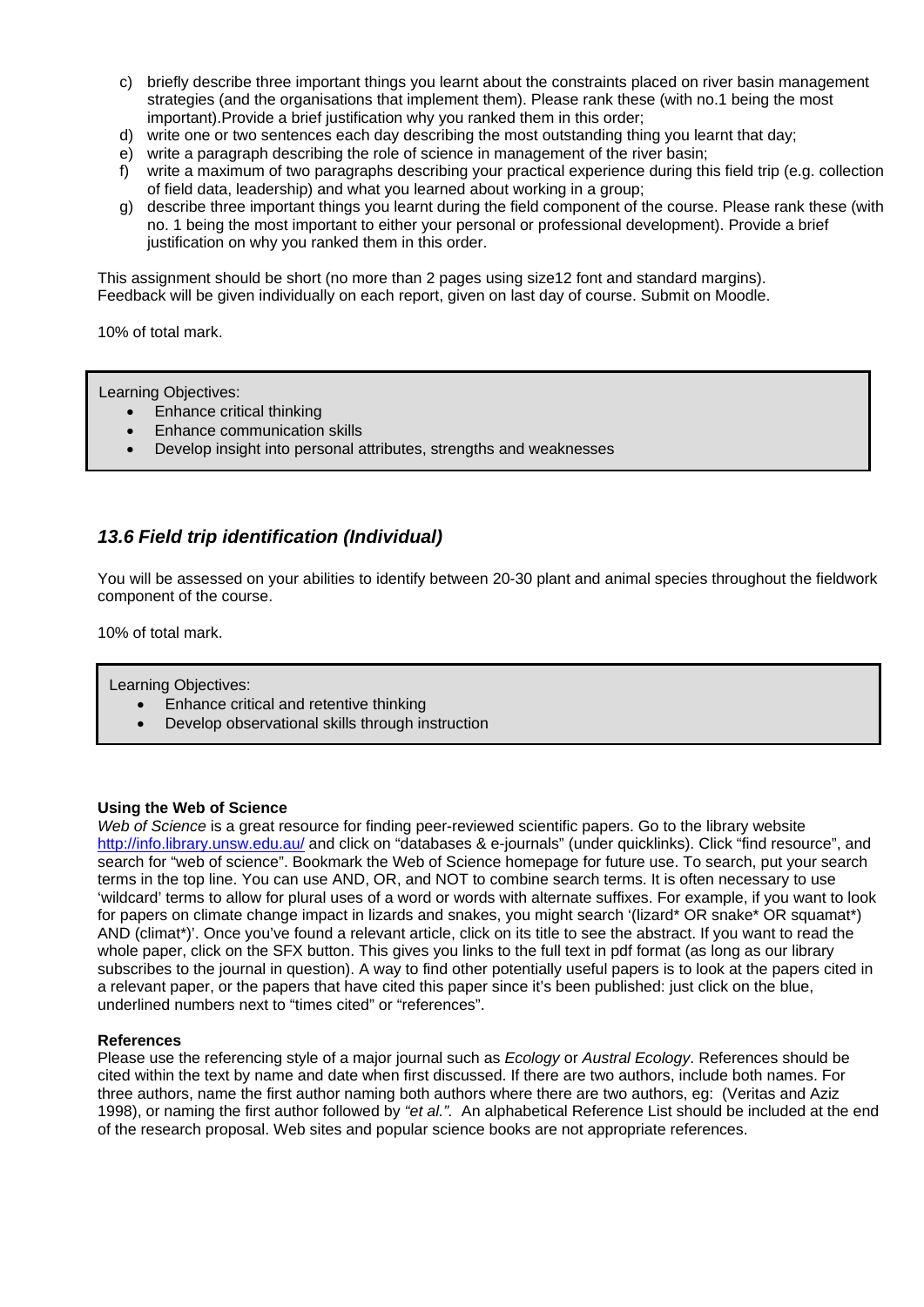